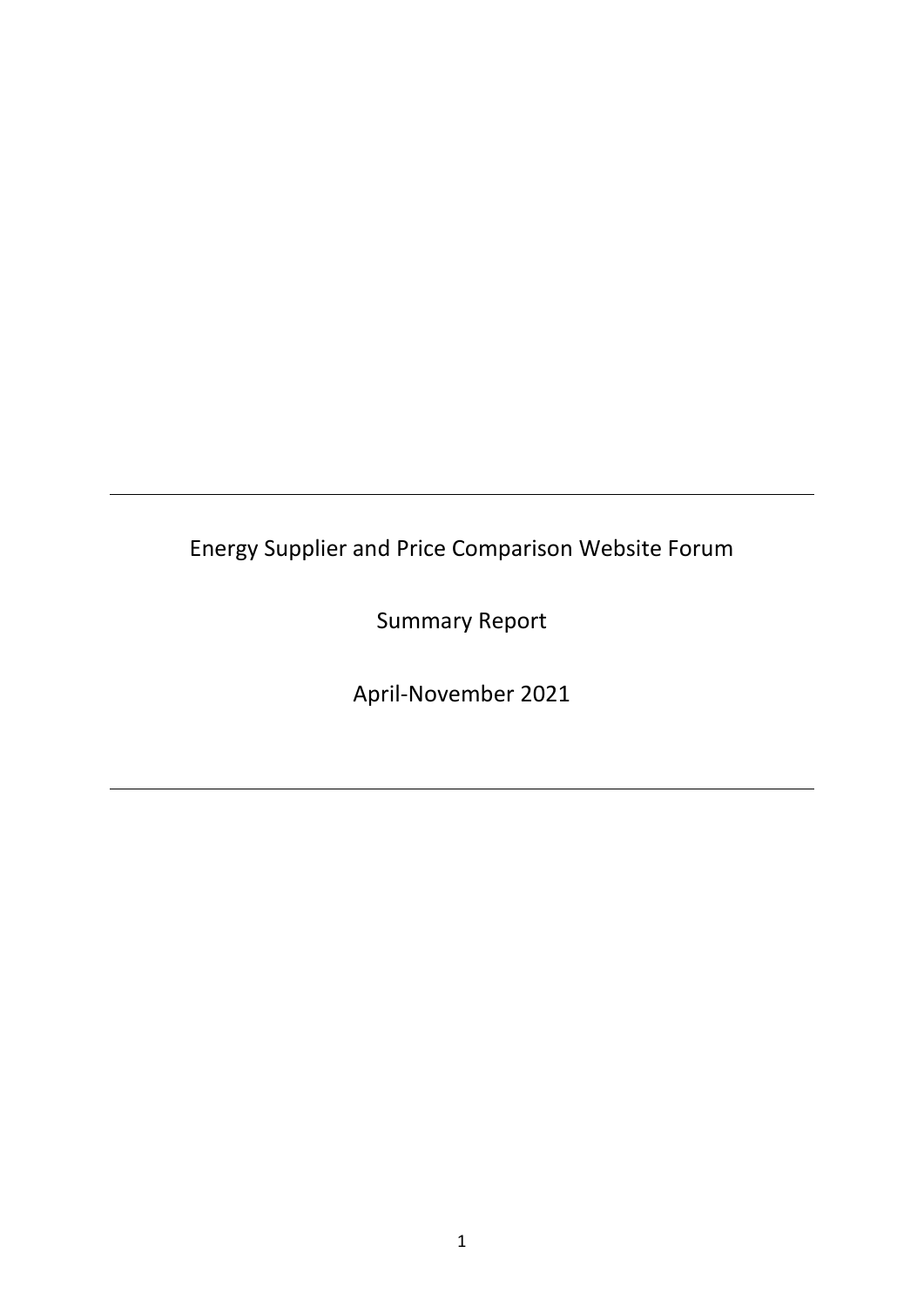# **Contents**

|                |                                                                                                                                                                                                          | Page           |
|----------------|----------------------------------------------------------------------------------------------------------------------------------------------------------------------------------------------------------|----------------|
| $\mathbf{1}$   | Executive summary                                                                                                                                                                                        | 3              |
| $\overline{2}$ | Background                                                                                                                                                                                               | 5              |
| 3              | Scope and Objectives                                                                                                                                                                                     | 6              |
| 4              | Structure and membership                                                                                                                                                                                 | $\overline{7}$ |
| 5              | <b>Deliverables</b>                                                                                                                                                                                      | 8              |
| 6              | Agreed positions                                                                                                                                                                                         | 10             |
|                | 6.1<br>Where there is a direct impact from Regulatory Change<br>6.2<br>Where there is an indirect, consequential impact from regulatory<br>change<br>6.3<br>For topics not impacted by regulatory change | 10<br>12<br>14 |
| 7              | Outlook                                                                                                                                                                                                  | 15             |
| 8              | Recommendations                                                                                                                                                                                          | 17             |
| 9              | Appendices                                                                                                                                                                                               | 20             |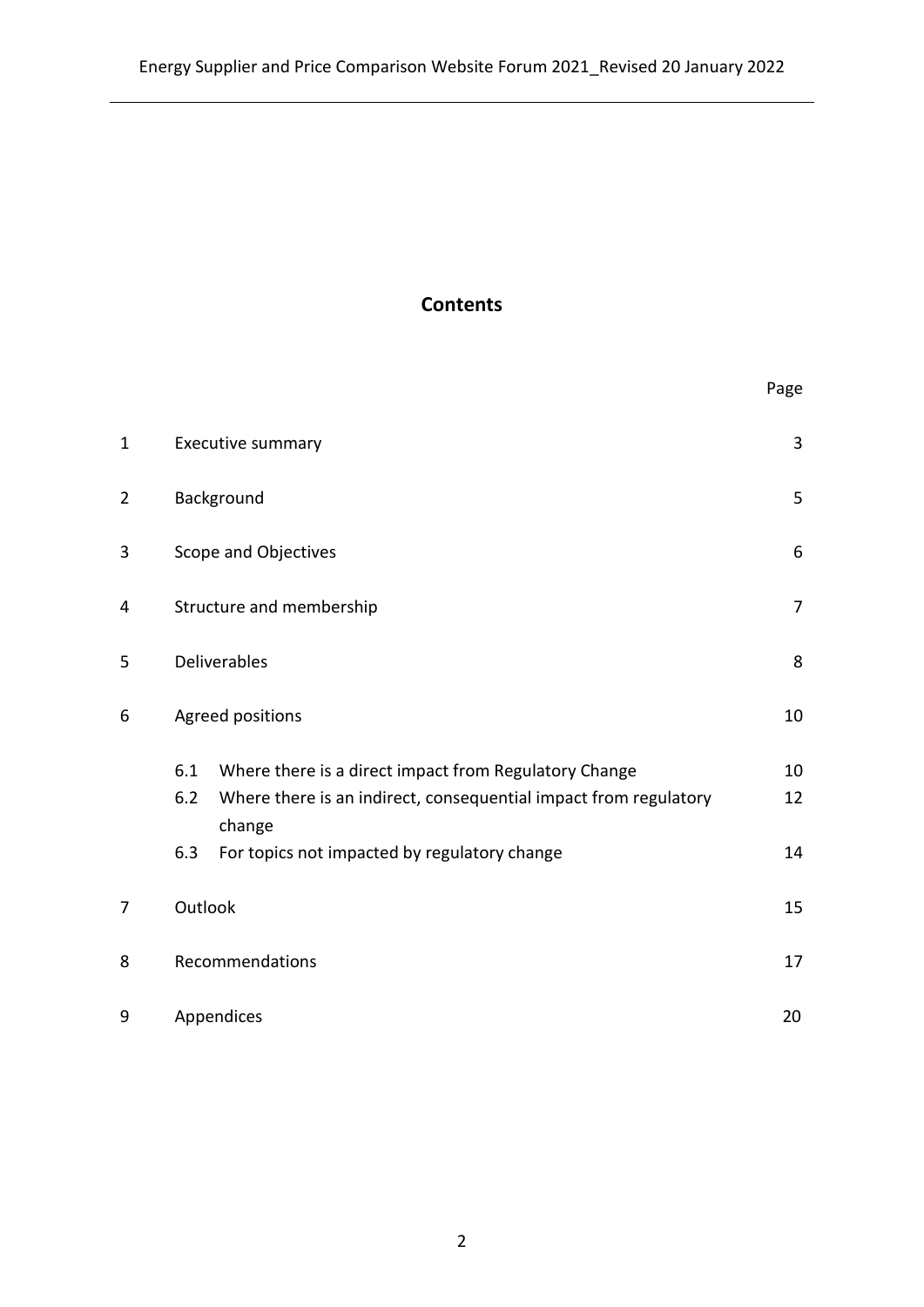#### **1. Executive Summary**

- 1.1. The Forum was established to enable structured engagement between Energy Suppliers and Price Comparison Websites (PCWs) associated with the implementation of Faster & More Reliable Switching Programme (FMRS). It also sought to reduce the risks to Programme implementation and operation by identifying impacts, and by agreeing actions in sufficient time for issues to be addressed.
- 1.2. The scope of the Forum focused on domestic Change of Supplier (CoS) events and processes that originate from PCW sales channels. The Forum progressed on the basis that any changes proposed by the Forum cannot be mandated and are subject to bi-lateral consideration.
- 1.3. The Energy Supplier will continue to have lead responsibility for setting the Supply Start Date (SSD) and communicating it to the consumer, since only they are able to assess whether all the required data for success is in place and is valid. If PCWs are able to access the same data validation services as Suppliers, and data transfer is via consistently fast and reliable channels, it is expected that, in due course, PCWs will be encouraged by Suppliers to state SSDs at point of sale. This will not be the case at the point of FMRS go-live.
- 1.4. PCWs will not check if consumers are blocked from switching due to the 'standstill period' arrangements. This should affect very few consumers, can be checked by Suppliers, and ultimately may even be removed in the future.
- 1.5. Existing messaging about the consumers' right to change their mind ('cool-off') was found to be inconsistent and, in some cases, inaccurate. Parties agreed to review their communications on this and to align with the agreed definition.
- 1.6. It is critical to effective data validation by PCWs that they have access to the same industry data that are used by Suppliers, i.e., the Gas and Electricity Enquiry Services.
- 1.7. It is expected that access to and use of the Retail Energy Location (REL) will be a process requirement of PCWs from Suppliers.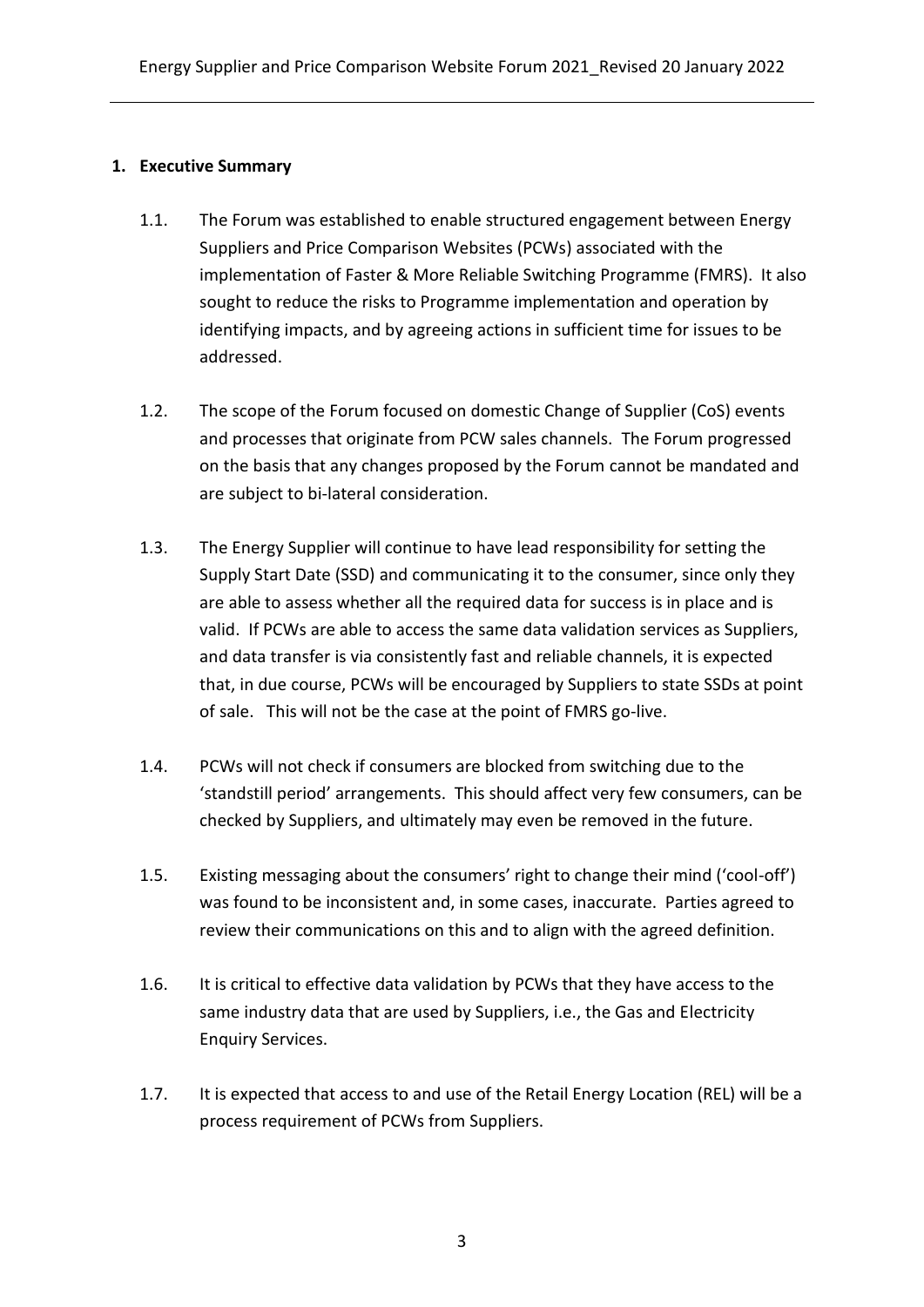1.8. The completion of switches within the regulated time periods is unaffected by the time taken for data to transfer from PCW to Supplier. However, the adoption of API technology (in place of batch processing) will deliver a better consumer experience through the negligible, consistent and predictable time taken for requests to reach Suppliers. The Regulator has indicated that the speed of switch should be unaffected by the choice of sales channel, making it important that data transfer delays are eradicated.

The benefits of API are widely recognised, and most parties have indicated that developments are planned or underway to introduce this approach, where not implemented already.

- 1.9. There is no industry position on the value of 'One Fail All Fail' (OFAF), which allows dual fuel switches to be delayed if the process for one fuel fails.
- 1.10. Review of auto-switching suggests that the more enduring consumer relationship requires additional communications from the service provider, such as confirmation of SSD. It is also apparent that errors are reduced through consumer confirmation (a) of unchanged circumstances and (b) that the recommended switch is agreed.
- 1.11. Collective switch arrangements were out of scope.
- 1.12. The current assumption that all consumers want their CoS to happen as quickly as possible may not be correct when prices are rising and when the speed of switch is to be significantly reduced. Parties will need to review their capability to satisfy consumer requirements for forward-dated switches.
- 1.13. The membership of The Forum would support the opportunity to continue with multi-lateral discussion of FMRS implementation during 2022.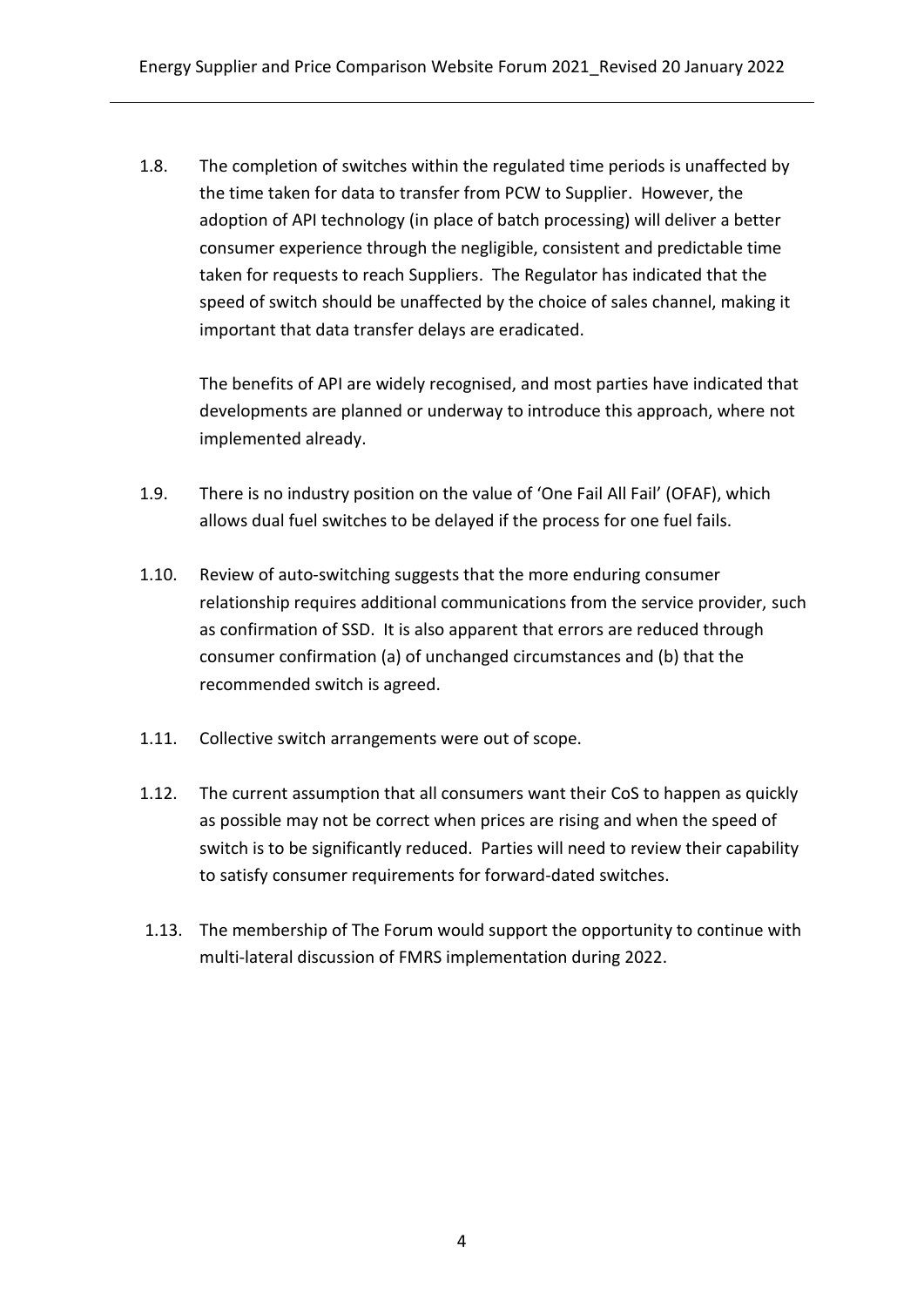### **2. Background**

- 2.1. The Forum was established and funded by RECCo to address a risk that the implementation and anticipated benefits from FMRS may be compromised without the engagement of the PCWs. The PCW sales channels generate around 65% of all domestic switches and have a critical contribution to make in driving consumer engagement in the energy market.
- 2.2. The success of any switch is reliant on the quality of the data recorded and validated at the point of sale. In most cases, these activities take place through the PCWs. It is essential that consumer communications from PCWs accurately reflect market operations, set realistic expectations and that the key points are consistent with those of Suppliers (e.g., on consumer rights, and timescales). Yet the involvement of PCWs in the FMRS Programme prior to establishment of The Forum had been ad hoc and marginal, creating a risk that they would be underprepared for the changes, rely on bilateral discussions with Suppliers where a market-wide perspective is required and have little or no involvement in testing. The Forum was established to address these issues and to surface any additional concerns and risks.
- 2.3. The need to bring PCWs closer to the Programme had been flagged on numerous occasions in various forums but was developed into a firm recommendation in a paper from the Consumer Journey Forum, in June 2020. It proposed the establishment of an open forum, to be concluded by September/October 2021. This would leave a period of around nine months for parties to consider the outputs and any changes that might need to be progressed.
- 2.4. Following approval by the RECCo Board in January 2021, preparatory work commenced in February 2021, with the first meeting of The Forum taking place on 20 April 2021.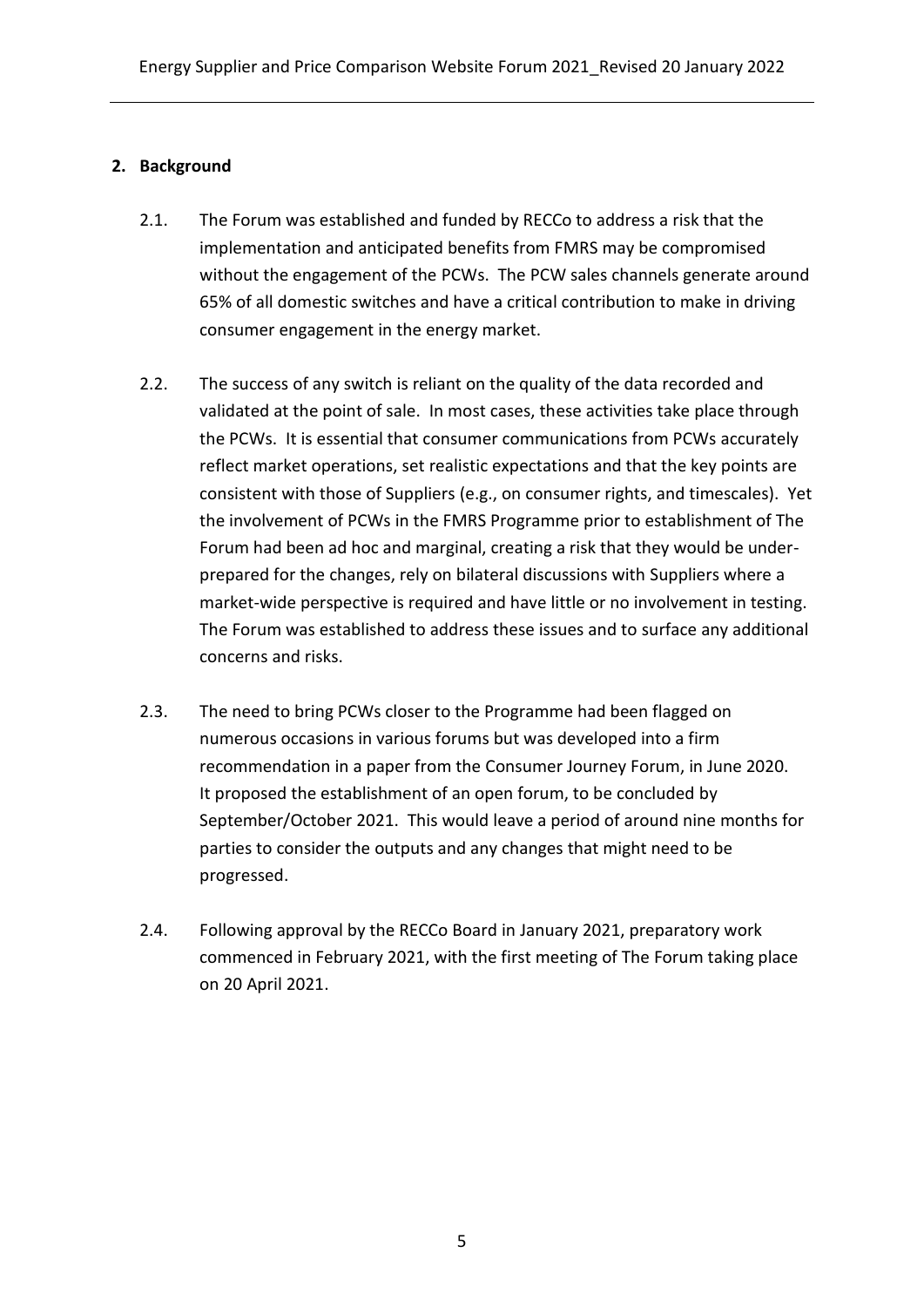#### **3. Scope and objectives**

- 3.1. The scope of the Forum is set out in detail in the Terms of Reference. It can be summarised as covering the impacts of Faster and More Reliable Switching on Price Comparison Websites that engage in the energy supplier switching process for domestic consumers (but excluding collective switching).
- 3.2. The objectives of the Forum include the following:
	- *3.2.1.* To address a gap in the switching programme and to mitigate risks associated with not fully assessing and addressing front end, consumer impacting process issues.
	- *3.2.2.* To raise PCW awareness of the key policy considerations and process implications.
	- *3.2.3.* To ensure that information on the Programme is clear and accessible to PCWs.
	- *3.2.4.* To identify and quantify the impacts of the Programme on PCWs.
	- *3.2.5.* To reduce the risks to Programme implementation and operation by agreeing actions, priorities and ownership in sufficient time for issues to be addressed.
	- *3.2.6.* To be open to discussing any opportunities to enhance the consumer experience, even if not directly linked to the Programme.
	- *3.2.7.* To be attuned to any concerns that are pertinent to commercial consumers and to ensure that these are notified to relevant parties.
- 3.3. An area of interest which emerged quite early in the work of the Forum was the role of auto-switching services. These are provided by numerous companies through two principal propositions (commission-based or chargeable). Although not likely to be affected directly by delivery of shorter switching speeds, they are certainly within the scope of the Programme objective for delivering improved reliability and positive consumer experiences. It was agreed that these services are associated with a sufficiently large number of unique challenges to merit a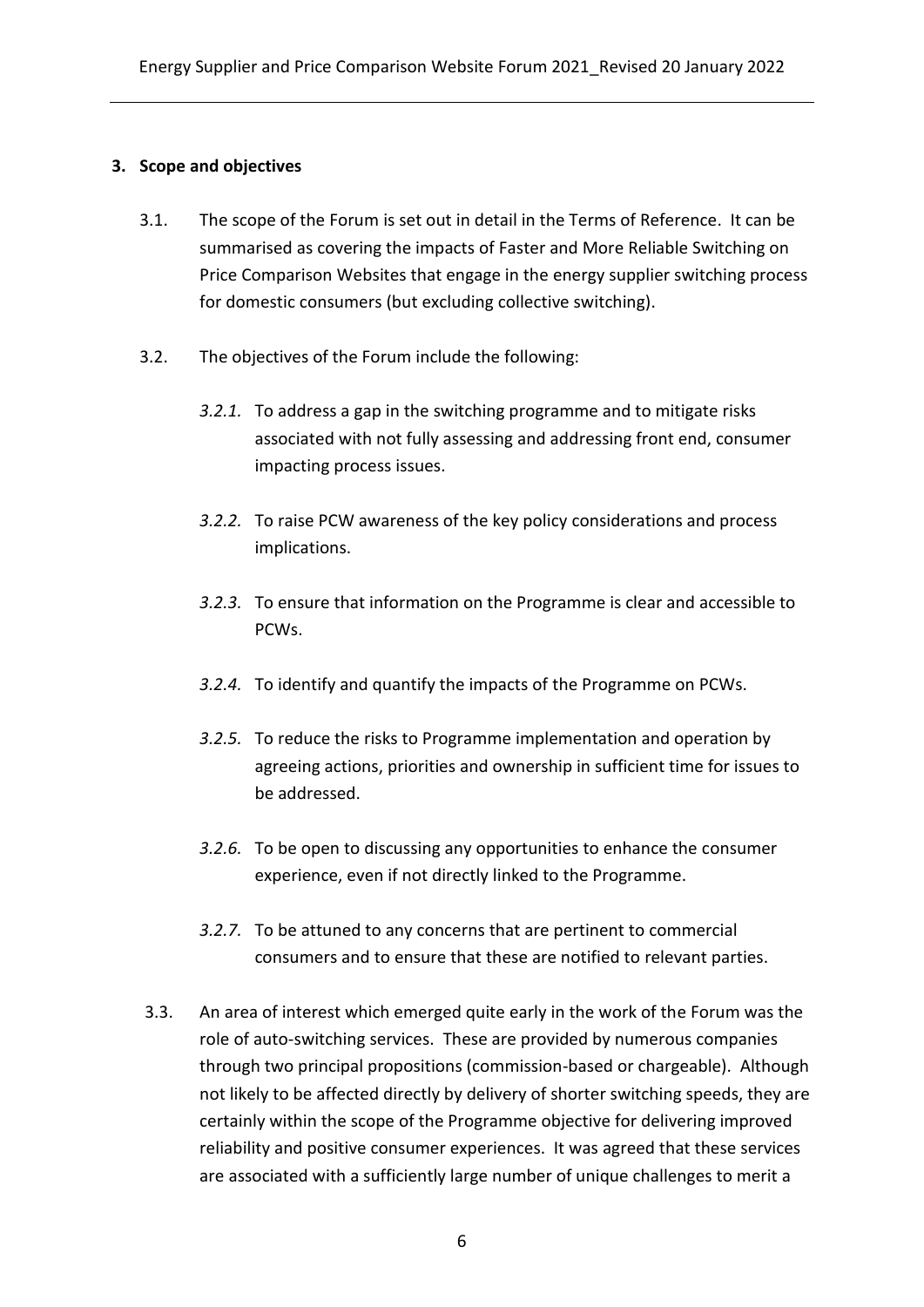specific one-off meeting on auto-switching alone. This was held in September 2021.

#### **4. Structure and membership**

- 4.1. Membership was open to representatives of all Suppliers and PCWs. It was chaired independently on behalf of RECCo by Graham Wood. A total of 18 meetings was held from April to November 2021, preceded by a number of preparatory bilateral meetings to identify issues and refine the Terms of Reference.
- 4.2. To reflect the Terms of Reference, and the key areas requiring focus that emerged during the preparatory phase, two Working Groups were created to consider in more detail points relating to:
	- *4.2.1.* Data Capture, Validation and Transfer; and
	- *4.2.2.* Consumer Communication and Engagement
- 4.3. Matters concerning Policy and Governance were also highlighted as significant, but it was felt that these could be adequately covered within the agenda of the main Forum.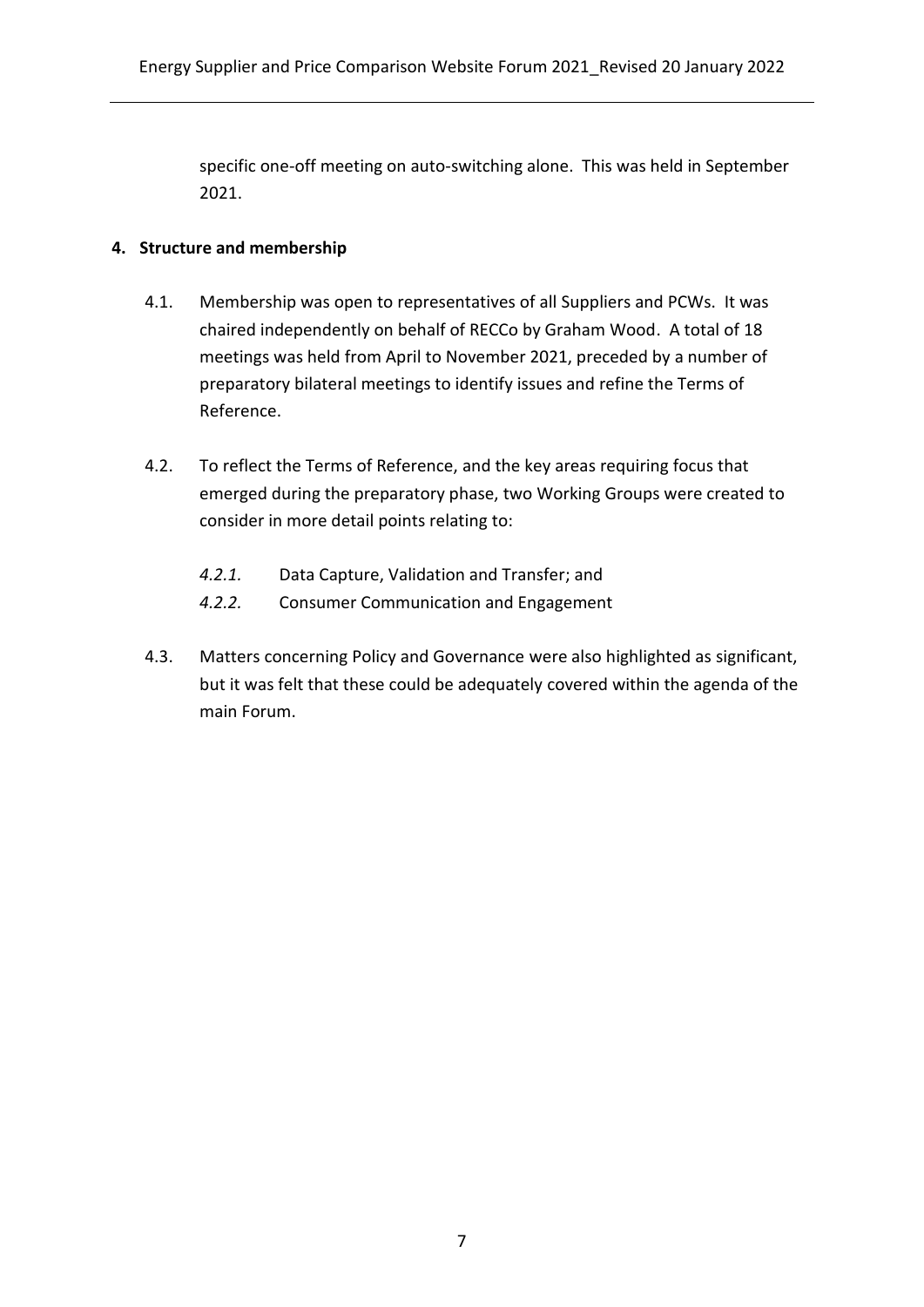#### **5. Deliverables**

- 5.1. A range of documents has been used to drive the agendas of the Forum and its subgroups. These were operated as 'live documents' to track progress, then developed into final versions that define a set of agreed positions, document closed issues and report progress against defined risks. These documents are:
	- *5.1.1.* A summary of data items, with an assessment of their criticality to a successful switch.
	- *5.1.2.* Responses to a set of questions raised by the Consumer Journey Forum
	- *5.1.3.* A Risk Register
	- *5.1.4.* A statement of 'agreed positions' against issues identified before and during the operation of the Forum
- 5.2. In addition, three schematics were developed and approved, covering:
	- *5.2.1.* Six principles for consumer communications;

| <b>Marketing</b>                                                                                                                                                           | <b><i><u>ETRICA ANNO PRESIDENTE DE CARDO DEL MODO</u></i></b><br>-------------------                                      |
|----------------------------------------------------------------------------------------------------------------------------------------------------------------------------|---------------------------------------------------------------------------------------------------------------------------|
| 49.4<br>on yak finasi ikong olee - ugotlerk posuannya megille dualea, metahun<br>ya kumentamoso ka sa a lauyuntu teneeri isuani ane, itto utush ka<br>Grand Art Art Avenue |                                                                                                                           |
|                                                                                                                                                                            | which has been compared and the habitat country to provide<br>and got players and control fundation conting to it special |
| testing particular decide                                                                                                                                                  | <b>Microsoft Administration (Inc.)</b><br>----------                                                                      |
| <b>MY-SILAR OF FRAUD</b>                                                                                                                                                   |                                                                                                                           |
| advaling tils places are up<br>The same of the state of the state<br>problems.                                                                                             | ومعقدة                                                                                                                    |
|                                                                                                                                                                            |                                                                                                                           |

*5.2.2.* The switching journey, from the perspective of consumer expectations. It includes proposals over which parties have lead responsibility for delivering communications to satisfy those expectations;

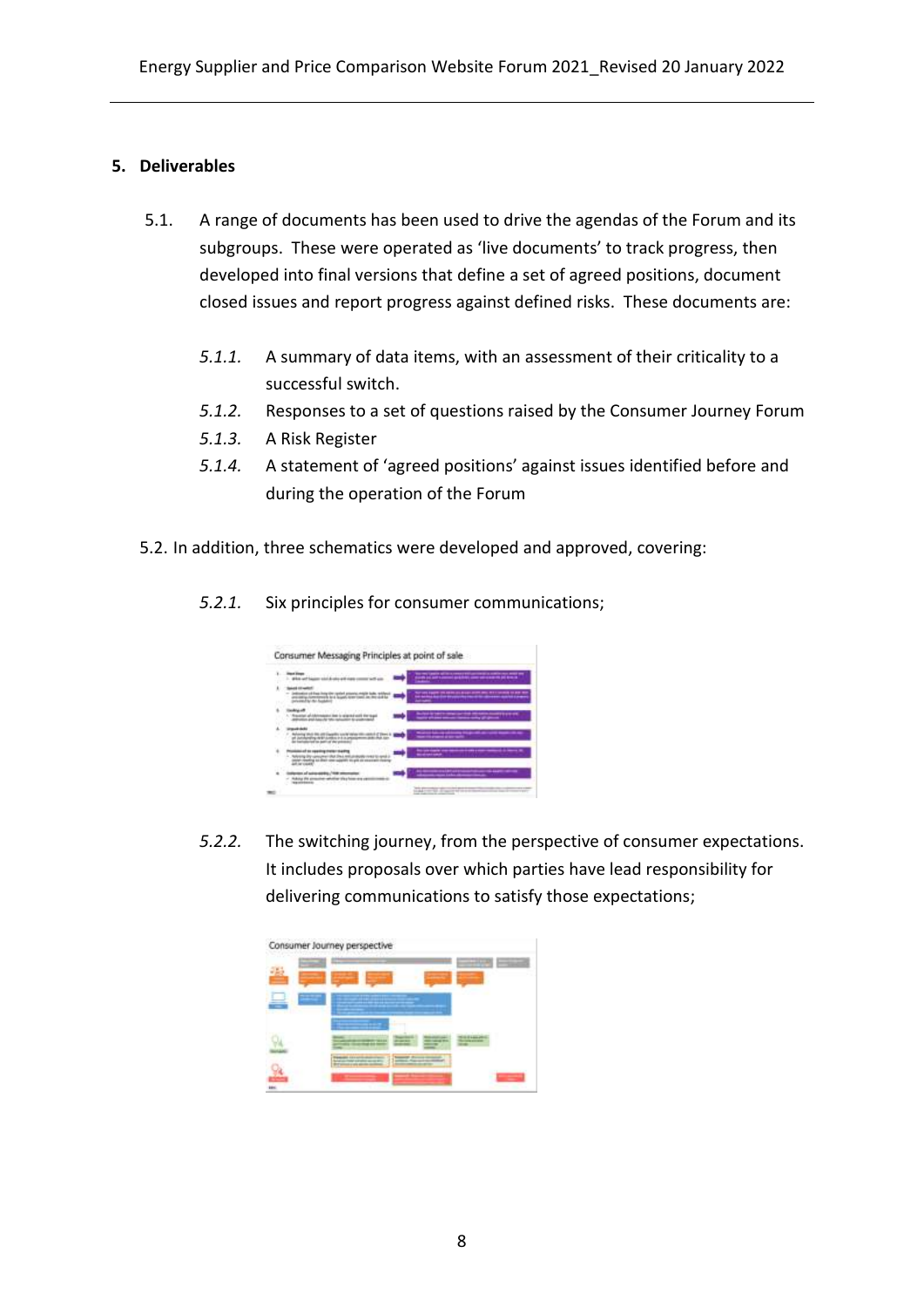*5.2.3.* The impact on consumer experience of using API for data transfer.

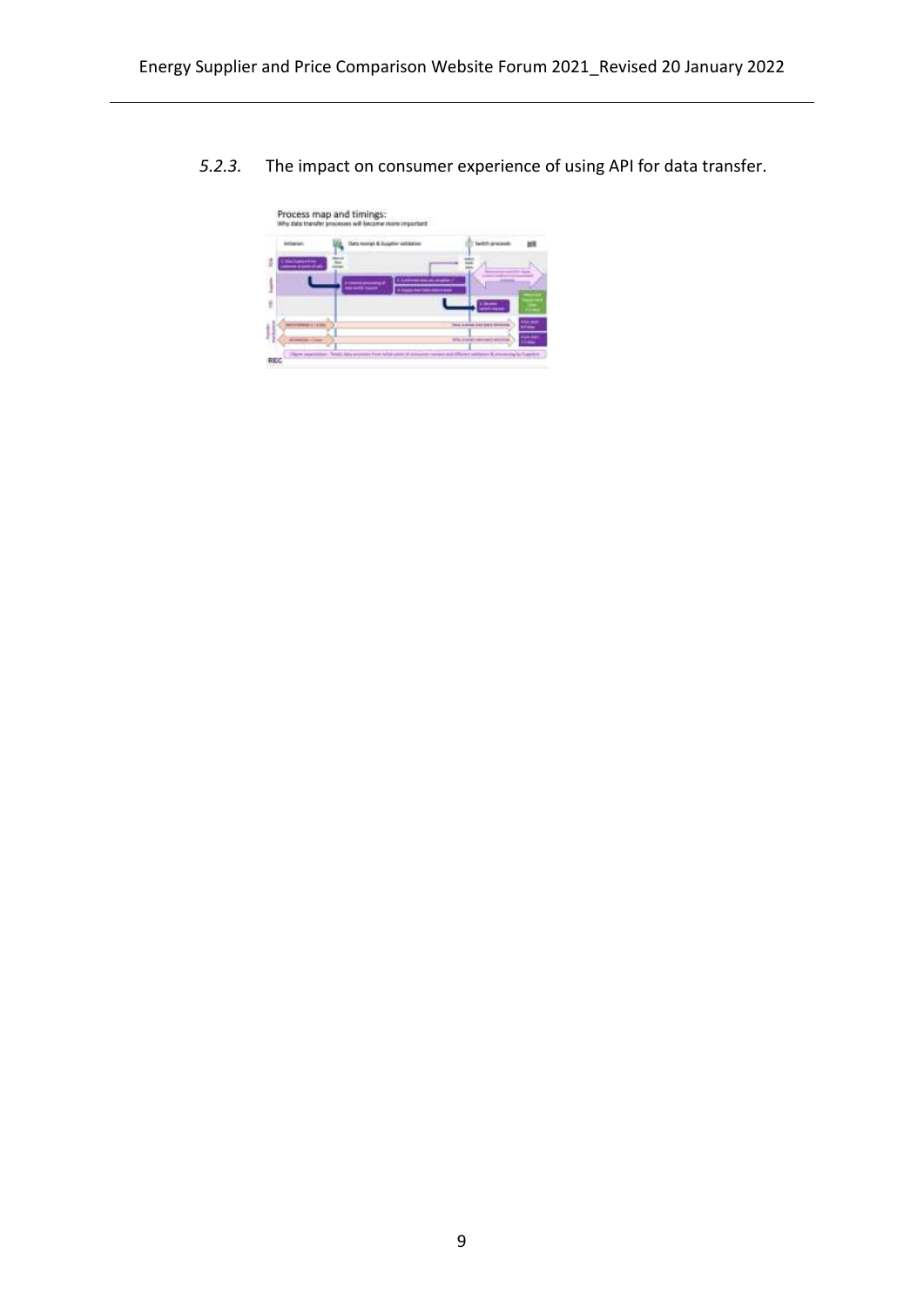### **6. Agreed positions**

The Forum and its Working Groups worked through a large number of topic areas and issues identified in the preparatory phase, from other industry groups, or in the course of Forum discussions. The positions agreed are fully documented in 'Forum Agreed Positions' document but are summarised below. The topics reviewed have been grouped into three categories:

- those that are specifically targeted in regulations that deliver FMRS;
- those that require attention as an indirect consequence of changes elsewhere**;**
- and those that are not impacted by anything within the FMRS Programme but were relevant to the membership and where there may be scope for market-driven process improvements.

# 6.1. **Agreed positions where there is a direct impact from Regulatory Change**

This section summarises Forum positions relating to aspects of the switching process that are directly affected by the regulatory and structural changes that enable Faster and More Reliable Switching.

### **1 Uncertainty over how speed of switch is measured (when does the clock start?)**

Following publication of revised drafting of Supplier Licence Conditions (May 2021), it is clear that 'the clock will start' when the Supplier determines that they have sufficient information to conduct the switch, whatever the sales channel.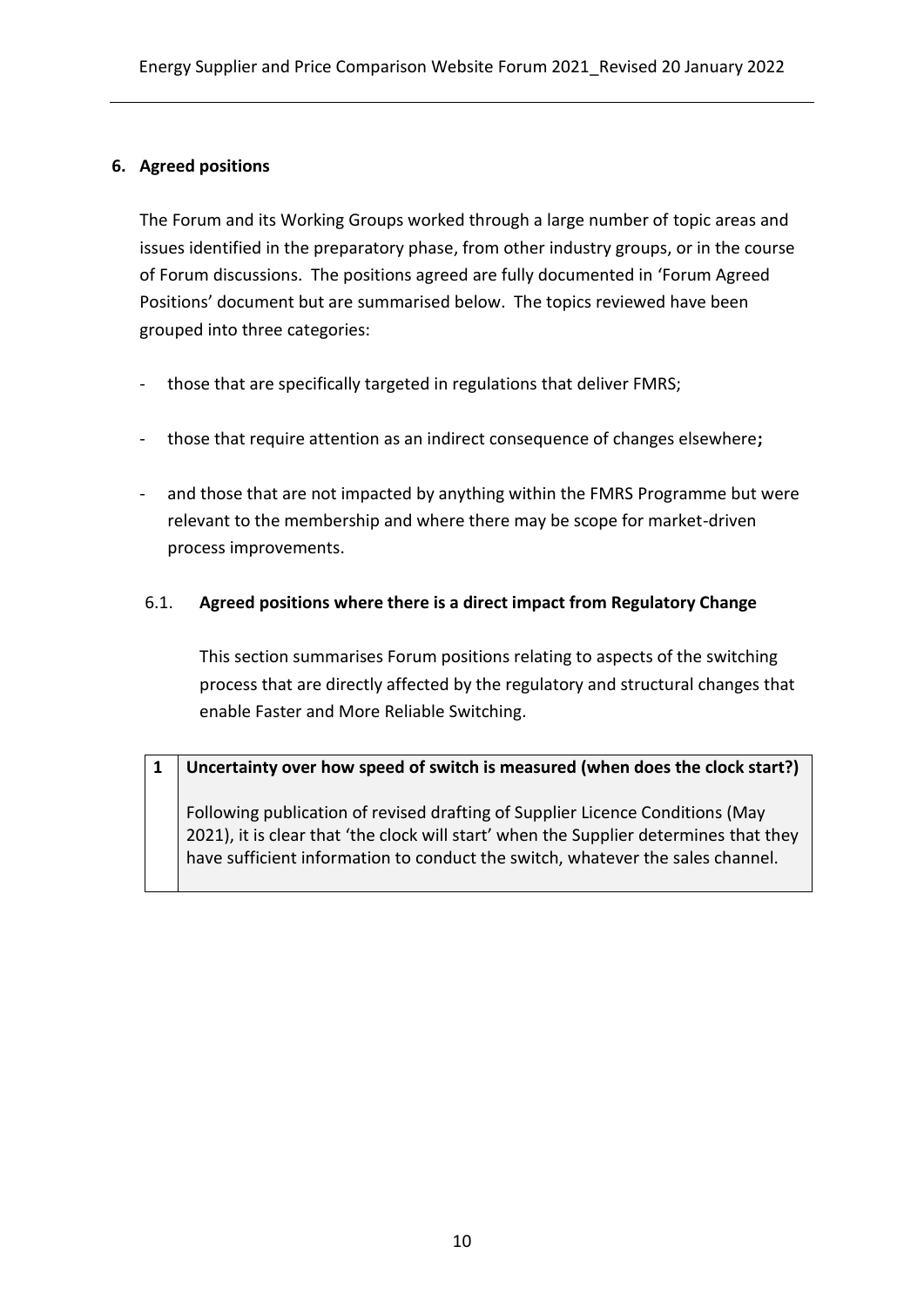| $\overline{2}$ | Suppliers are worried that consumers might exercise cool-off rights and refuse                                                                                                                                                                                                                                                                                                                                                                                                                                                                                                                                                                                            |
|----------------|---------------------------------------------------------------------------------------------------------------------------------------------------------------------------------------------------------------------------------------------------------------------------------------------------------------------------------------------------------------------------------------------------------------------------------------------------------------------------------------------------------------------------------------------------------------------------------------------------------------------------------------------------------------------------|
|                | to pay for what they've used                                                                                                                                                                                                                                                                                                                                                                                                                                                                                                                                                                                                                                              |
|                | Since the change of Supplier will, in future, take place before the expiry of<br>consumer's statutory rights to change their mind, the point of sale needs to<br>include a request for agreement from the consumer to pay for any energy used<br>(and standing charges incurred) if the option to 'cool-off' is exercised. The<br>process and wording to be used will be agreed between the PCW and the<br>Supplier. Legal advice varies: Some PCWs and Suppliers might simply include in<br>their general Terms and Conditions. Others view this approach as falling short of<br>'express consent' and will require consumers to opt-in, to indicate their<br>agreement. |
|                | If consent is not requested or not given, and the point is not covered in Supplier<br>contracts, most Suppliers will set the SSD at the end of the cool-off period.                                                                                                                                                                                                                                                                                                                                                                                                                                                                                                       |
| 3              | The 'Standstill period' is to allow completion of a change of supplier before the                                                                                                                                                                                                                                                                                                                                                                                                                                                                                                                                                                                         |
|                | next switch can be started. Is it something PCWs need to check?                                                                                                                                                                                                                                                                                                                                                                                                                                                                                                                                                                                                           |
|                | The Standstill Period (in which switching is effectively suspended) is configurable<br>and will initially be set to five calendar days from go-live. Ofgem has a longer-<br>term expectation to review this and potentially amend the period to zero. It was<br>agreed by the Forum that it should be Suppliers who take responsibility to check<br>the Standstill Period status, before setting the Supply Start Date and submitting<br>the switch request to the CSS.                                                                                                                                                                                                   |
| 4              | Dual Fuel switches can sometimes fail in one fuel. The process called 'One Fail<br>All Fail' (OFAF) allows the two fuels to stay synchronized while the failure is<br>resolved but take up is uncertain. Are PCWs affected?                                                                                                                                                                                                                                                                                                                                                                                                                                               |
|                | It was concluded that there are no implications from OFAF for the PCW-Supplier<br>processes from the introduction of the new switching arrangements. It is<br>acknowledged that Ofgem have expectations that Suppliers should use OFAF to<br>deliver potential consumer benefits. However, this is not necessarily consistent<br>with Supplier views.                                                                                                                                                                                                                                                                                                                     |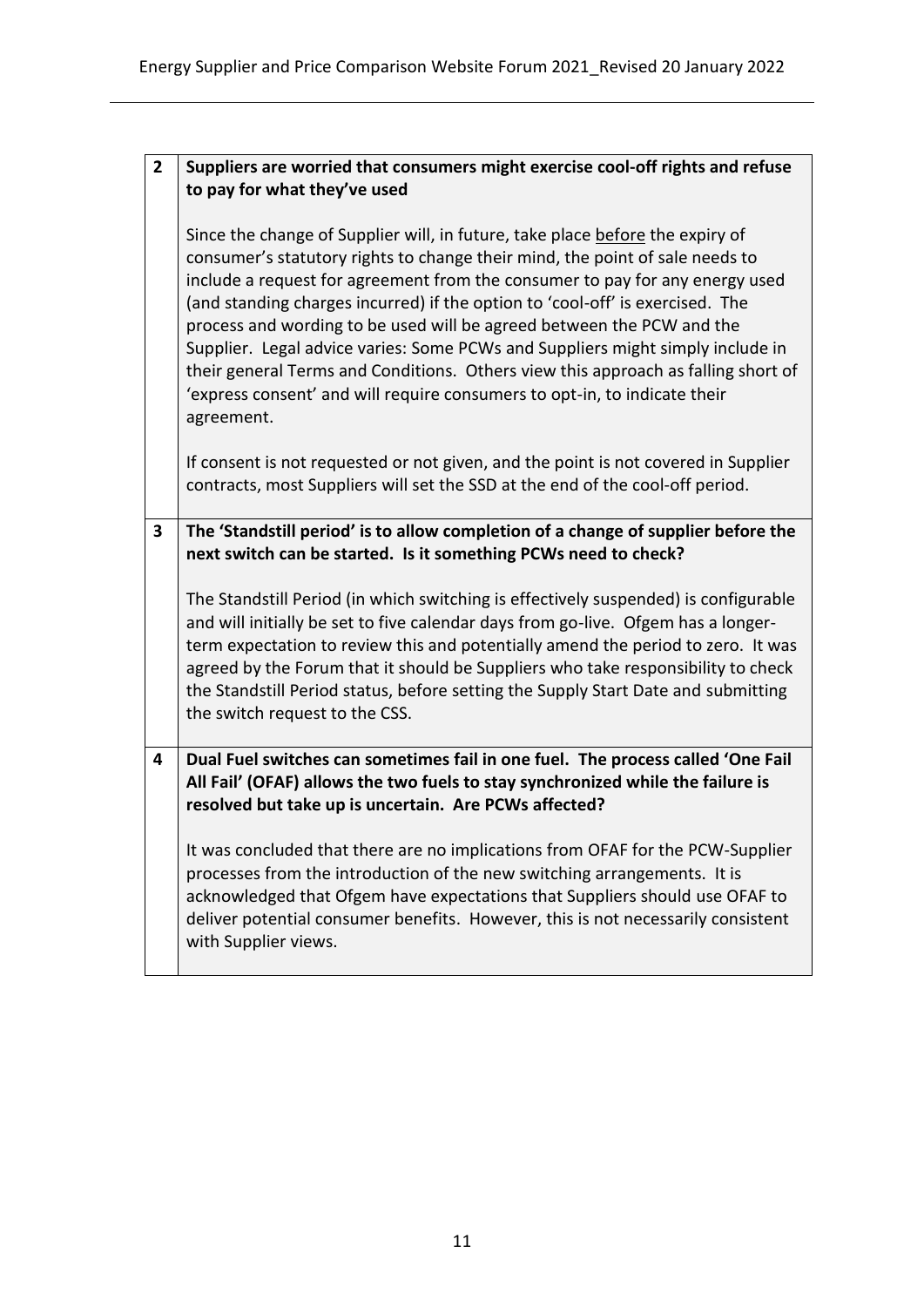# 6.2. **Agreed positions where there is an indirect, consequential impact from regulatory change**

| $\mathbf{1}$   | Can PCWs tell consumers the Supply Start Date?                                                                                                                                                                                                                                                                                                                                                                                                                                                    |
|----------------|---------------------------------------------------------------------------------------------------------------------------------------------------------------------------------------------------------------------------------------------------------------------------------------------------------------------------------------------------------------------------------------------------------------------------------------------------------------------------------------------------|
|                | Given that it will be the Supplier that determines when they have sufficient<br>information to conduct the switch, The Forum agreed that Suppliers are best<br>placed to determine the Supply Start Date (SSD), and to be responsible for<br>communicating it to the consumer. This could change later, through bilateral<br>agreement, once confidence builds and reliability is proven. Some Auto-<br>switching sites will also notify consumers of SSD, once confirmed by the new<br>Supplier. |
| $\overline{2}$ | Standard switch speeds at go-live could be anywhere between 1 and 5 days.                                                                                                                                                                                                                                                                                                                                                                                                                         |
|                | At the point of FMRS go-live, the switching timeframes being offered by Suppliers<br>will vary dependent upon a number of factors, including 'unhappy path'<br>consumer journeys. Unless agreed bilaterally, SSD will be confirmed by the<br>Supplier, not the PCW. It is essential that the consumer is not given confusing or<br>conflicting messages from different parties.                                                                                                                   |
|                | (Note that if consent to bill for energy used in cool-off is not obtained, or covered<br>Terms and Conditions, the switch speed could be 15 days. See 16.1.2 above)                                                                                                                                                                                                                                                                                                                               |
| 3              | Explanations about the Cooling-Off Period are inconsistent.                                                                                                                                                                                                                                                                                                                                                                                                                                       |
|                | The Forum reviewed the regulations and agreed that: 'The cooling-off period<br>begins the day after the day on which the consumer enters into a contract with<br>the Supplier'. The contract with the Supplier is assumed to start when the SSD is<br>set (i.e., when the Supplier that determines when they have sufficient<br>information to conduct the switch).                                                                                                                               |
|                | Cool-off does not commence when the consumer completes their data entry into<br>the PCW website. It was agreed that messaging must be accurate, in accordance<br>with the definition and easy to understand.                                                                                                                                                                                                                                                                                      |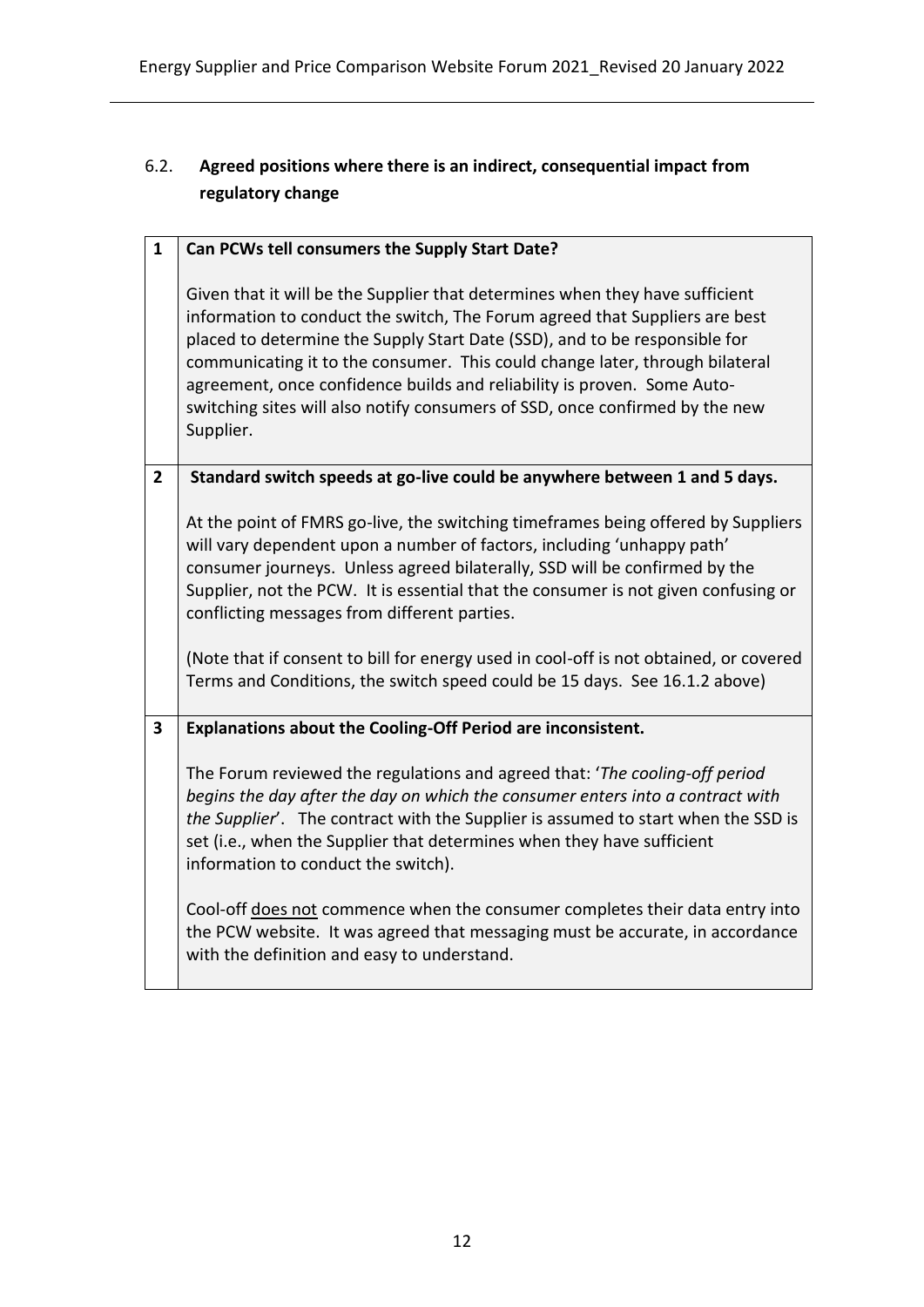| $\overline{\mathbf{4}}$ | The Energy Switch Guarantee provides reassurance to consumers. Is it still                                                                                                                                                                                                                                                                                                                                               |
|-------------------------|--------------------------------------------------------------------------------------------------------------------------------------------------------------------------------------------------------------------------------------------------------------------------------------------------------------------------------------------------------------------------------------------------------------------------|
|                         | accurate?                                                                                                                                                                                                                                                                                                                                                                                                                |
|                         | There are two areas identified by the Forum that need to be changed. One<br>describes the timetable (item 3) and the other needs to recognise that switching<br>occurs before cool-off has expired (item 6). These have been flagged to the chair<br>of the Energy Switch Guarantee (ESG) for attention. The Forum is cognisant of<br>work already happening within the ESG to assess impacts of FMRS<br>implementation. |
| 5                       | 'Collective switching services operate differently but can still impact on<br>consumer experience                                                                                                                                                                                                                                                                                                                        |
|                         | Agreed as out of scope (ToR) but flagged to Ofgem as a potential risk as it is not<br>evident who owns the requirement to brief Collective Switch providers on the<br>new FMRS arrangements.                                                                                                                                                                                                                             |
| 6                       | What is the impact of the Ofgem Micro-business strategic review?                                                                                                                                                                                                                                                                                                                                                         |
|                         | The Forum will note outcomes, but the focus of the group remains on the<br>domestic market, in line with the Terms of Reference                                                                                                                                                                                                                                                                                          |
| $\overline{\mathbf{z}}$ | How important is validation of Market Sector indicator?                                                                                                                                                                                                                                                                                                                                                                  |
|                         | MSI is important for the objections process. The rules on objections do not<br>fundamentally change, but the objection window parameters will: For domestic<br>there will be 1 working day to object and for non-domestic there will be 2<br>working days.                                                                                                                                                               |
|                         | The Forum agreed to keep this under review but concluded that, if changed, its<br>impact will always be on the next change of supplier event, not the current one.                                                                                                                                                                                                                                                       |
| 8                       | Data transfer from PCW to Supplier impacts the processing time for consumers<br>but does not affect compliance with Licence Conditions. It's before the clock<br>starts.                                                                                                                                                                                                                                                 |
|                         | The processes for data transfer between PCWs and Suppliers are agreed<br>bilaterally. Forum members agree that process improvements should be<br>progressed when appropriate to increase the frequency and speed of transfer.                                                                                                                                                                                            |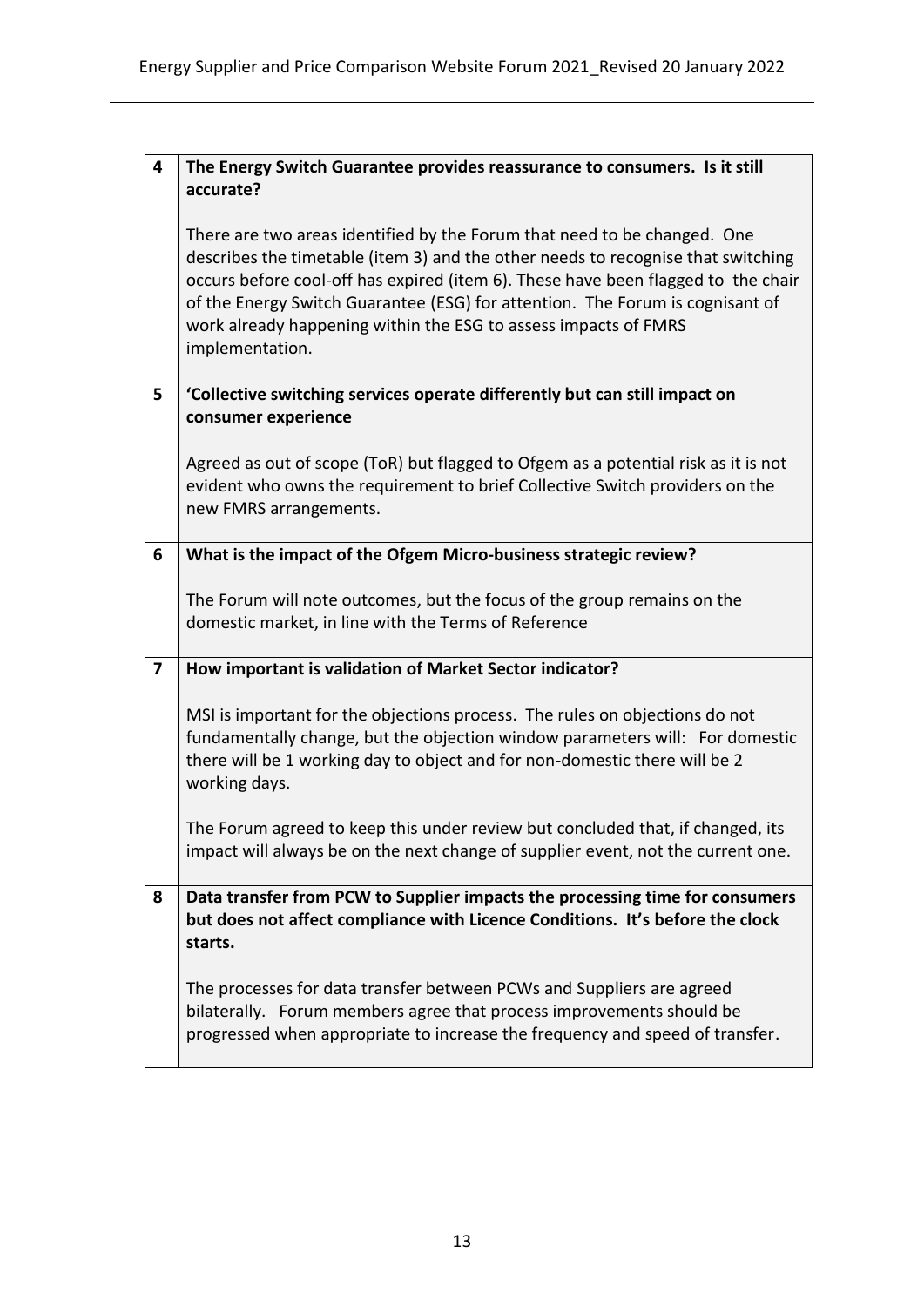#### 6.3. **Agreed positions for topics not impacted by regulatory change:**

There are numerous elements of the switching process which were considered by the Forum even though there is no specific change being introduced in the regulatory framework that governs the Faster and More Reliable Switching programme.

In the topics listed below, the Forum concluded that no amendments are necessary. With the exception of the Confidence Code (reviewed, but not included below), parties are free to agree bilaterally any process or communication improvements identified. These are, in effect, activities where market forces and differentiation can be expected to drive improvements where opportunities can be identified:

- Consumer requested switch date (forward-dated).
- Credit vetting.
- Opening Meter reads.
- Prepayment meters.
- Vulnerability and Priority Services. A switch can proceed without this data, but Suppliers need to consider the timing within the context of faster switching timeframes, particularly a next day switch.
- Warm Homes Discount: PCWs who are signatories to the Ofgem Confidence Code will include this requirement; for others it will remain discretionary.
- Ownership of consumer relationship and communications.
- Meter/tariff incompatibility
- Change of Tenancy. This is relevant to objections for debt but cannot be validated by PCWs. It can also cause consumer detriment in Auto Switching if undetected.
- Testing
- Feedback mechanisms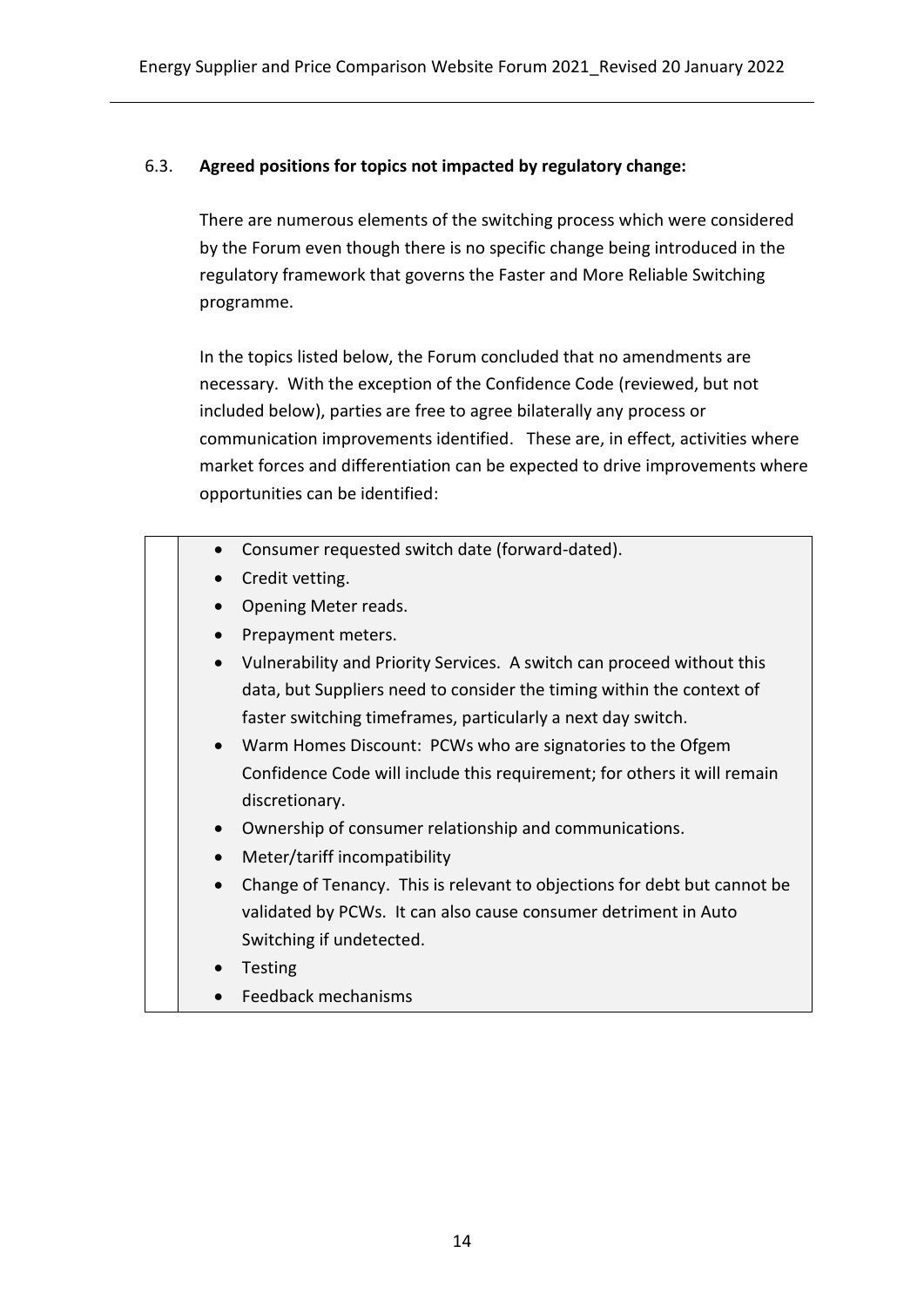# **7. Outlook**

A number of potential market developments were discussed at the Forum or in bilateral discussions. The main ones are summarised here. We are in a period of great uncertainty in the market, with most fixed term energy contracts costing more than the price-capped variable tariffs, unprecedented volumes of consumers going through the Supplier of Last Resort process, and the temporary suspension of energy switching services by several PCWs. The future is uncertain. Therefore, the items described below should not be regarded as predictions, merely possible outcomes that were raised in discussions over the period of the Forum.

#### 7.1. Consumer requested switch date

The Programme is focusing on reducing the time it takes for a switch to be completed. It is assumed that this is in the best interests of all participants. However, we are in a period of large increases in the price of energy so it may be in consumers' best interest to locate the best deal available, but to delay their switch for as long as possible. This aspect of the switching process is unaffected by the change in regulations, but consumer selection of a switching date is not something that is widely supported by PCWs. This could, in the short term at least, become an aspect of the process that is requested by an increasing number of consumers.

#### 7.2. Increasing use of Auto-Switch?

The underlying objective of FMRS is that the ease of switching makes the energy market more competitive. By reducing the time it takes, and the incidence of errors and poor service, the obstacles to higher consumer engagement are reduced. However, the question remains over whether, even then, consumers will regard the savings available as sufficient compensation for the effort they must expend to find a good deal. Several parties suggested that this might lead to a greater adoption of the 'concierge' model, where consumers appoint an auto-switching service to do everything for them.

# 7.3. Increased switching frequency

All PCWs and most auto-switching sites are financed from commission paid by gaining suppliers. The reduction in switching time to five days and ultimately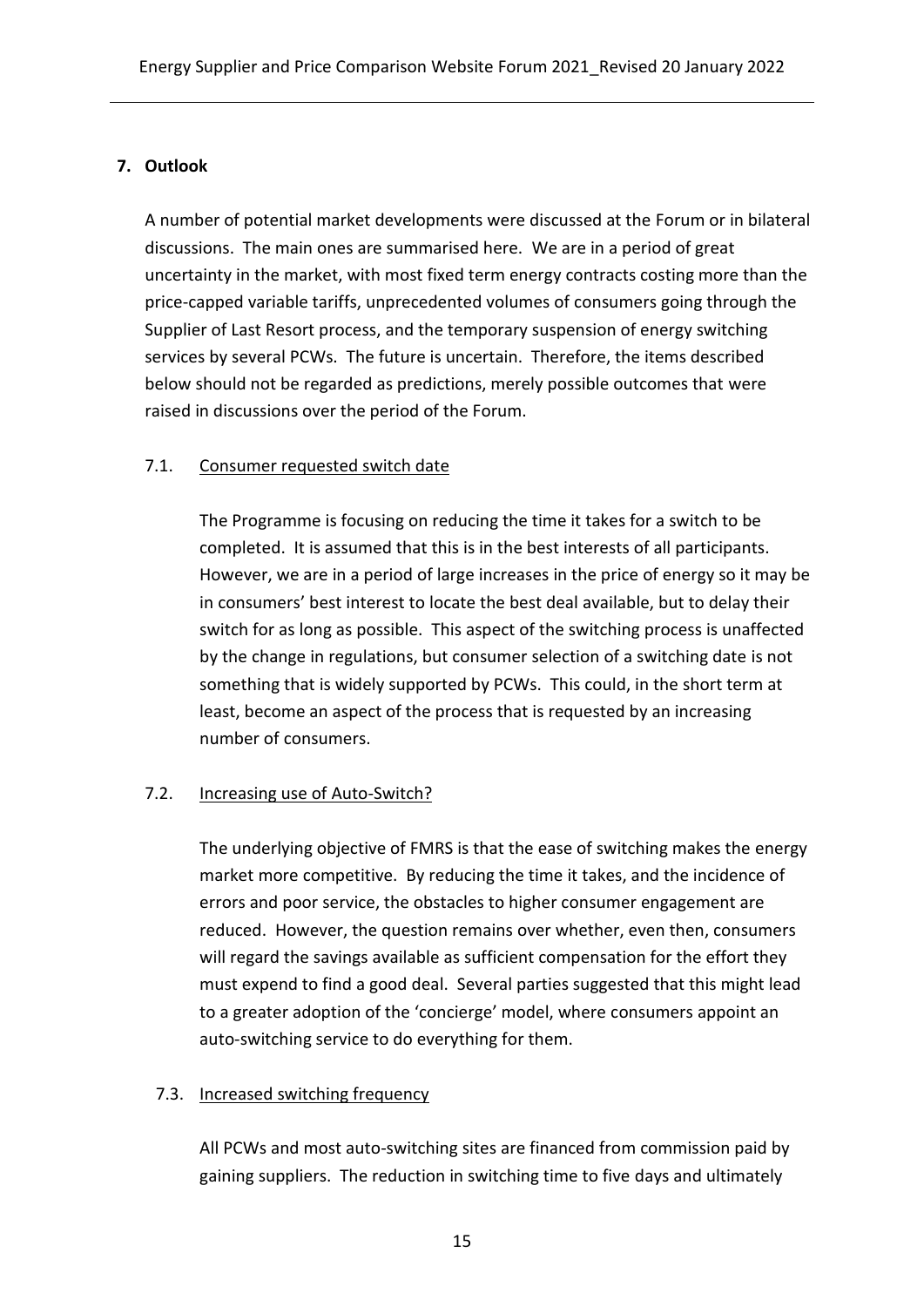one day might provide incentives for the promotion of very frequent switching and short-term supply contracts. Does this matter? Provided the consumer is never moved to a worse deal, probably not. However, if Suppliers find that their consumer tenure is reduced it is expected that the commercial agreements between Suppliers and PCWs will be reviewed and commission payments potentially scaled back.

# 7.4. PCW access to industry data

PCWs flagged several obstacles to their having equivalent access to the gas and electricity data services. Among these were concerns over the terms of the contracts that they were required to agree.

Since these data services are the primary sources used by Suppliers for validation it is agreed that any validation conducted by PCWs must be against the same source. Failure to deliver this access will inevitably degrade data quality and generate rejections and failed registration attempts. The required outcome is for PCWs to be able to provide data sets that are valid and in common format.

The Forum has no role in overcoming the perceived and genuine hurdles to ensuring PCWS have access to the data they need to support the switching process, but it is highlighted as fundamental to a successful Programme outcome. As the source of the Retail Energy Location, PCWs would effectively be prevented from supplying the data every Supplier requires and introduce an additional process step beyond the point of sale.

#### 7.5. Cutover

As implementation and cutover draw nearer, there may be merit in further industry-wide debate that includes PCWs. The alternative is for Suppliers to use commercial, bilateral arrangements to assure the preparedness of PCWs and auto-switching sites.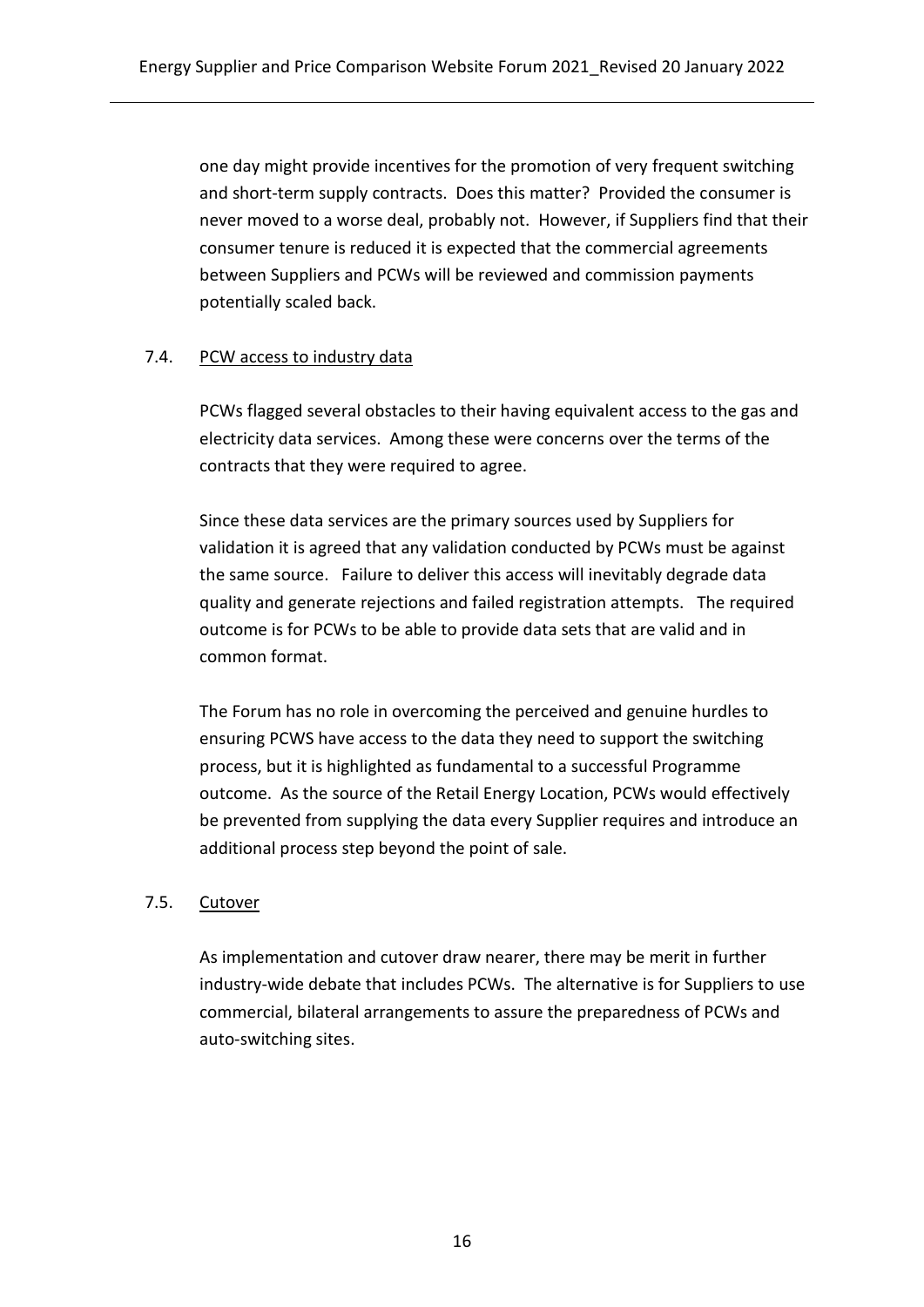#### 8. **Recommendations and next steps**

Based on the outlook described in section 7 above, the following recommendations have been distilled from the inputs and discussions from March-October 2021. They have been reviewed by Forum members and agreed at the final meeting of the Forum on 18 November 2021.

- 8.1. PCWs must be able to access the industry data required for successful switching, on commercial terms that are comparable with other markets. PCWs should be able to validate against the same data as is used by Suppliers.
- 8.2. The Retail Energy Location is a critical enabler of more reliable switching. Its use by PCWs will be an essential element in minimising rejections and errors and is expected to become a requirement in the commercial agreements between Suppliers and PCWs. Commercial matters are beyond the remit of this Forum to consider.
- 8.3. PCWs should be able to access historic consumption data to improve the accuracy of forecasts and cost comparisons.
- 8.4. Suppliers should clarify with PCWs, if necessary, which tariffs are ruled in or out by certain meter types. Incompatibility can trigger rejections and simplistic rules can exclude valid tariffs; e.g., two-rate meters can often be used for single rate tariffs.
- 8.5. At go-live, Supply Start Dates will be set and communicated by Suppliers (it is expected that Auto-switching sites may also confirm the SSD to the consumer).
- 8.6. PCWs should work with Suppliers to determine how and when they might be able to advise consumers of their switch date at the point of sale.
- 8.7. There is no requirement for PCWs to check whether a consumer is in a 'standstill period'. This will be undertaken by the Supplier when setting the Supply Start Date.
- 8.8. Parties should review whether their processes are able to accommodate consumer requests for future-dated switches.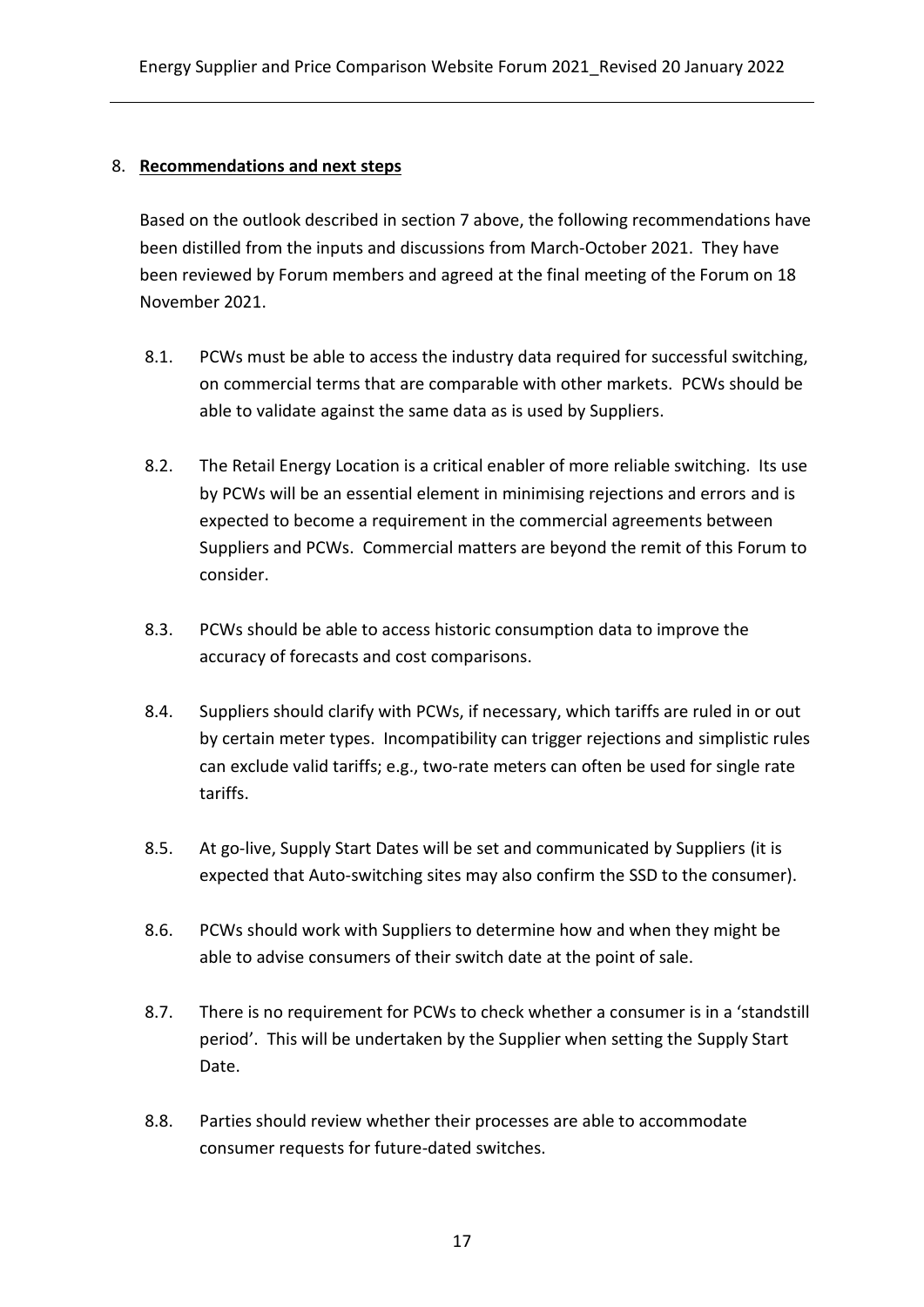- 8.9. Communications on consumer rights (e.g., cool-off) should be reviewed to ensure they are accurate and factually consistent between parties. Messaging must be clear, concise and easily understood by consumers.
- 8.10. PCWs will need to obtain consumer agreement that, should they choose to exercise their 'cool-off' rights, they will pay any charges incurred with the new Supplier up to that point. Suppliers will take this into account when setting the Supply Start Date.
- 8.11. PCWs should ensure that any consumer communications relating to the objections process are consistent with the valid reasons to object, which are changing.
- 8.12. Where capturing information on special needs and the Priority Services Register, parties should adopt the categorisation that has been standardised for the gas, electricity and water industries.
- 8.13. For auto-switching services, rejections could be reduced through obtaining consumer confirmation that they are still in residence and that the proposed change of supplier is agreed.
- 8.14. The Energy Switch Guarantee should be updated to reflect the revised arrangements.
- 8.15. Though not linked to specific problems, the discrepancy in opening meter read windows between gas and electricity is unjustified and a missed opportunity for alignment. The differing timelines are unhelpful to consumers, have the potential to confuse and are not easily defendable. The arrangements should be reviewed through industry change processes.
- 8.16. There is a requirement for all Suppliers to actively engage with their PCW partners (and auto-switch providers) at the earliest opportunity, to discuss the actions and changes required to deliver a smooth transition to the new switching arrangements.
- 8.17. It is essential that PCWs continue to be kept informed about programme progress and the arrangements for cutover to the new systems, to ensure that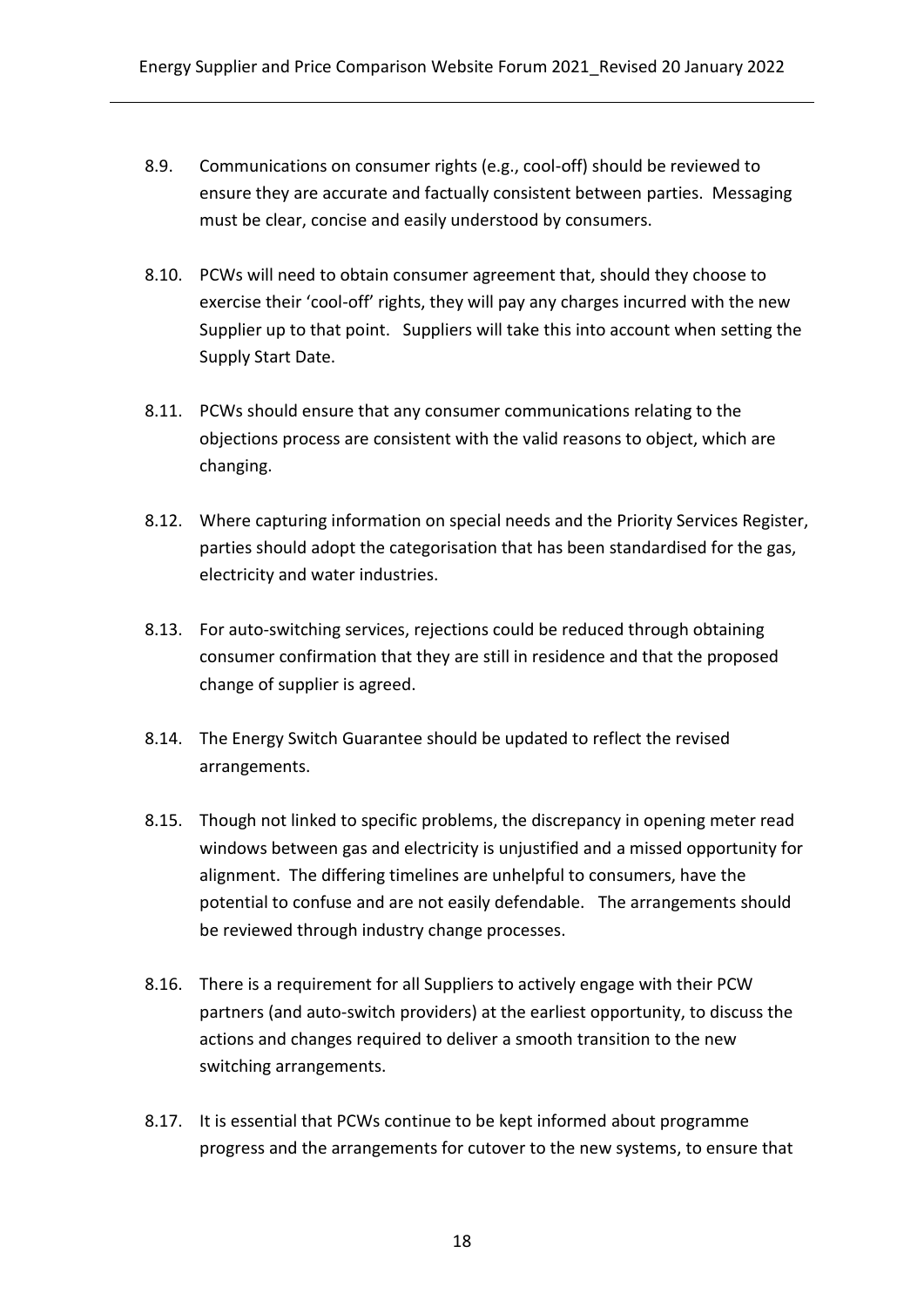consumer communications are tailored appropriately.

- 8.18. There is benefit in multilateral discussion over Programme implementation, so a PCW-Supplier Forum should continue during H1 2022 in the lead up to go-live. This could be through extending the life of the Forum or by establishing a more enduring 'business as usual' vehicle under RECCo governance. Meetings should be driven by need but are expected to be required at intervals of approximately six weeks. It is important that any further activity in this field strives to be inclusive of all PCWs and auto-switch providers.
- 8.19. At any future meetings, an invitation to attend should be extended to Ofgem, further to feedback from Forum members.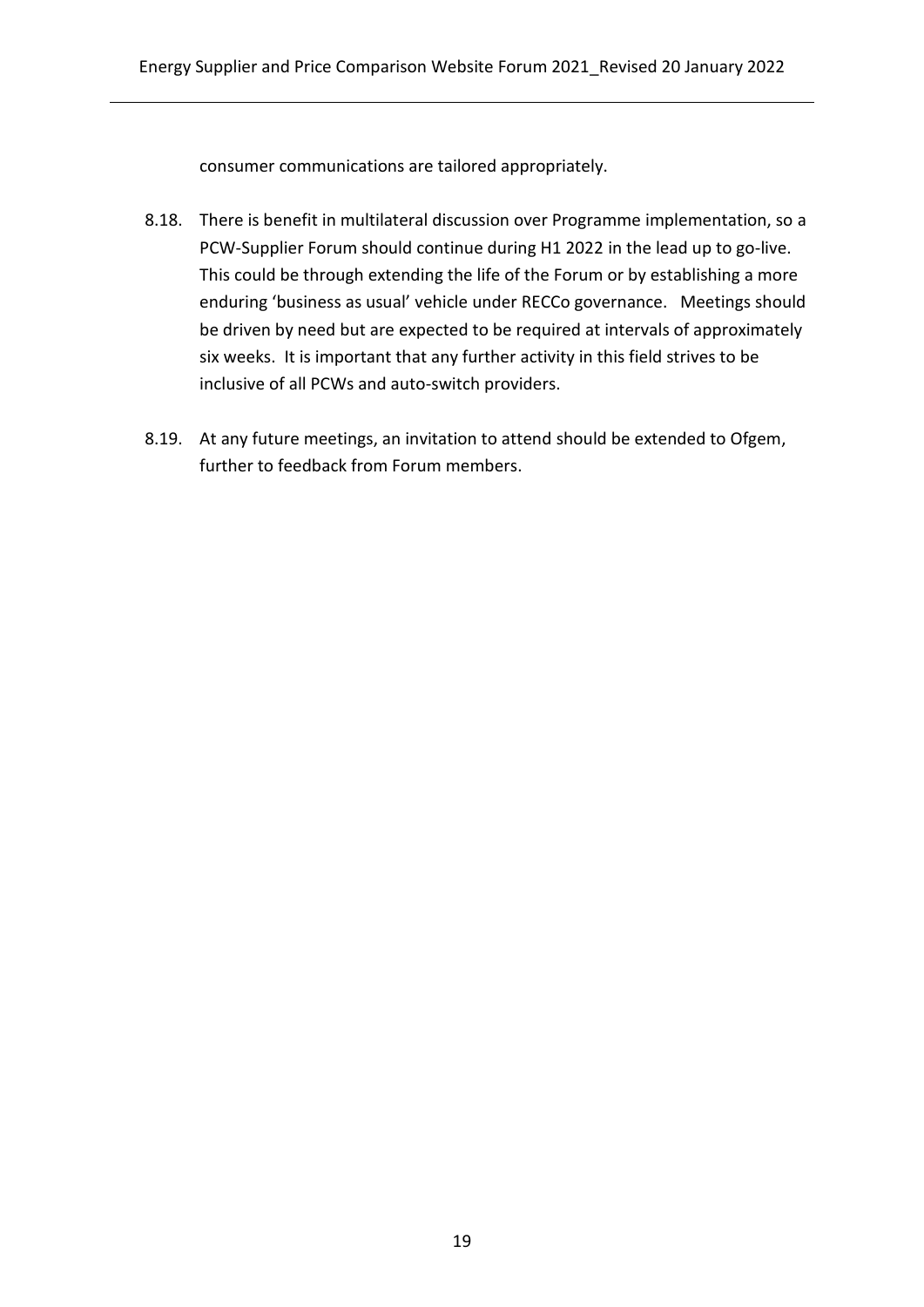# 9. **Appendices**

- A. PCW/Supplier agreed Terms of Reference.
- B. Record of Forum participants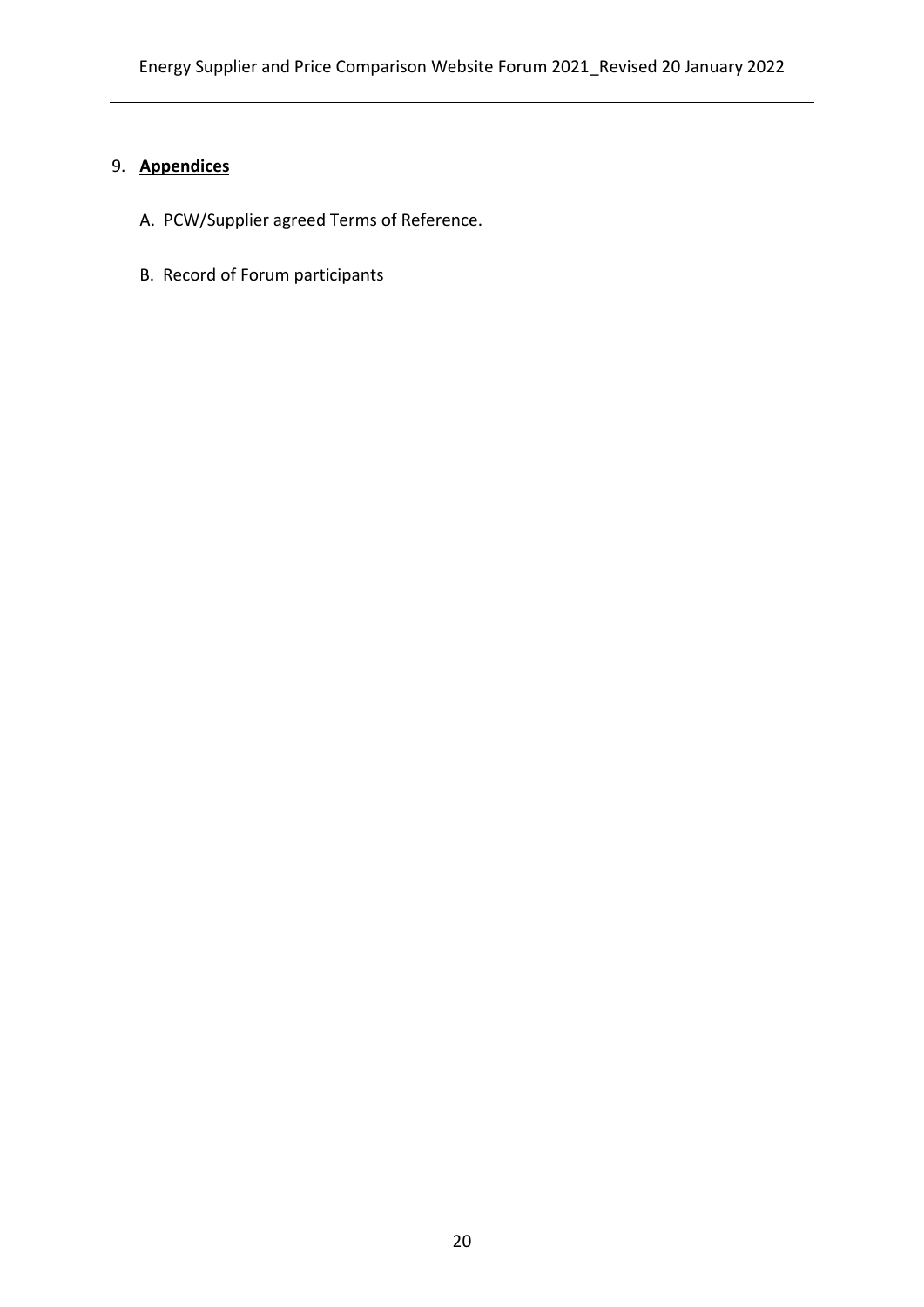# **APPENDIX A**

#### **PCW/Supplier Switching Engagement Forum Terms of Reference**

#### **1 Objective of the Switching Programme**

1.1 Ofgem's stated objective of the Switching Programme is to: *'improve customers' experience of switching, leading to greater engagement in the retail energy market by designing and implementing a new switching process that is reliable, fast and cost-effective. In turn, this will build consumer confidence and facilitate competition, delivering better outcomes for consumers. The ambition is for next-day switching. The 'reliable' objective is underpinned by accurate and timely data being available to the relevant actors to ensure a customer's switch is completed successfully.'*

# **2 Context**

- 2.1 Industry participants differentiate themselves through the services and offerings they provide. Under the current Supplier-centric approach to the market, the changes that deliver faster switching sit wholly within the scope of the Supplier's business processes, yet around 65% of all domestic Change of Supplier (CoS) events are initiated through Price Comparison Websites (PCWs).
- 2.2 Current processes and commercial arrangements operate within an environment where the Supply Licence requires energy Suppliers to complete a CoS event within 21 days. For energy, there is no formal regulation of the role of PCWs other than through the 'Code of Confidence', which is voluntary and focuses on information presentation, not process.

#### **3 Scope**

3.1 The scope of the Forum will be domestic Change of Supplier events and processes that originate from PCW sales channels, under the new faster & more reliable switching arrangements.

#### **4 Purpose, Objectives and Deliverables**

4.1 To enable structured engagement between PCWs and Suppliers, to identify impacts from implementing Faster and More Reliable Switching in order to minimise risks to the delivery of Programme objectives.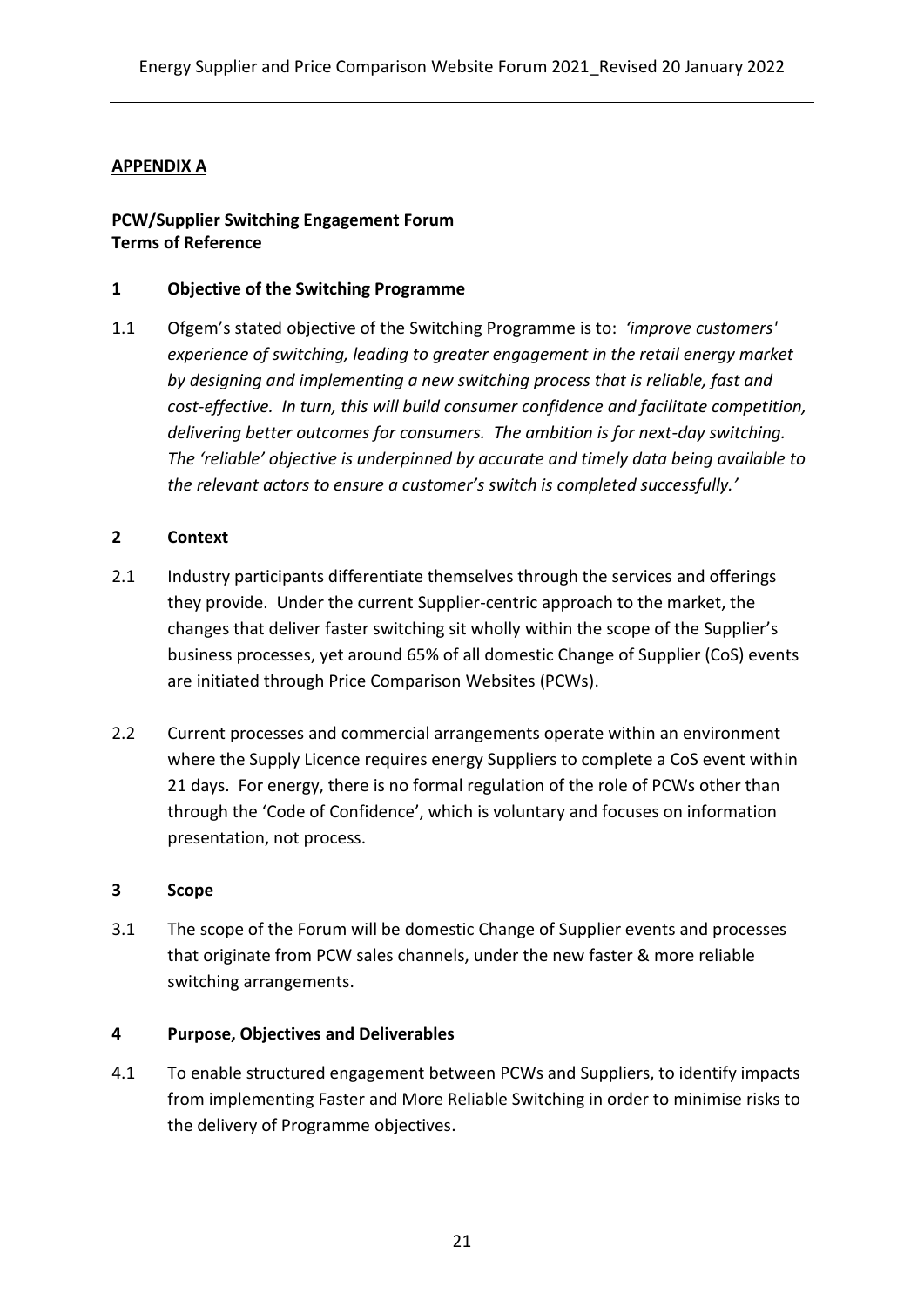- 4.2 To provide an open and transparent Forum for all PCW providers and energy Suppliers, to identify and address any issues, risks and common themes arising from the evolution of the switching process. The primary focus will be on any changes required to ensure a positive consumer experience through the switching process.
- 4.3 To consider matters associated with Data Capture, Validation and Transfer, including:
	- *4.3.1 Identifying the content/scope, formats and processes required to enable the progression of both a 'five working day' and a 'next day' switch;*
	- *4.3.2 The case for and feasibility of a standardised approach versus the need for customisation;*
	- *4.3.3 The timeliness of information provision to Suppliers following initial PCW engagement with the consumer;*
	- *4.3.4 How to implement best practice for the validation of data, and ensure appropriate access to industry data (established and future) for all parties;*
	- *4.3.5 The feedback mechanisms in place/required to exchange information between PCWs and Suppliers during the switching process.*
- 4.4 To consider matters associated with Consumer Communication & Engagement, including:
	- *4.4.1 Consideration of a typical consumer journey, consumer perceptions & expectations and the impacts associated with transition to a five working day and a next day switch.*
	- *4.4.2 Minimum messaging requirements and clarity over responsibilities in all predictable consumer journeys. To include consistency of communication on rights and obligations and what the consumer can expect to happen next and when.*
	- *4.4.3 Approach to ensuring the delivery of consistent, timely consumer communications, a positive experience and the avoidance of consumer detriment, with consideration from a consumer perspective;*
	- *4.4.4 The treatment of consumer-requested Supply Start Dates and any other tailored switching requests.*
- 4.5 To consider appropriate Policy and Governance matters, including: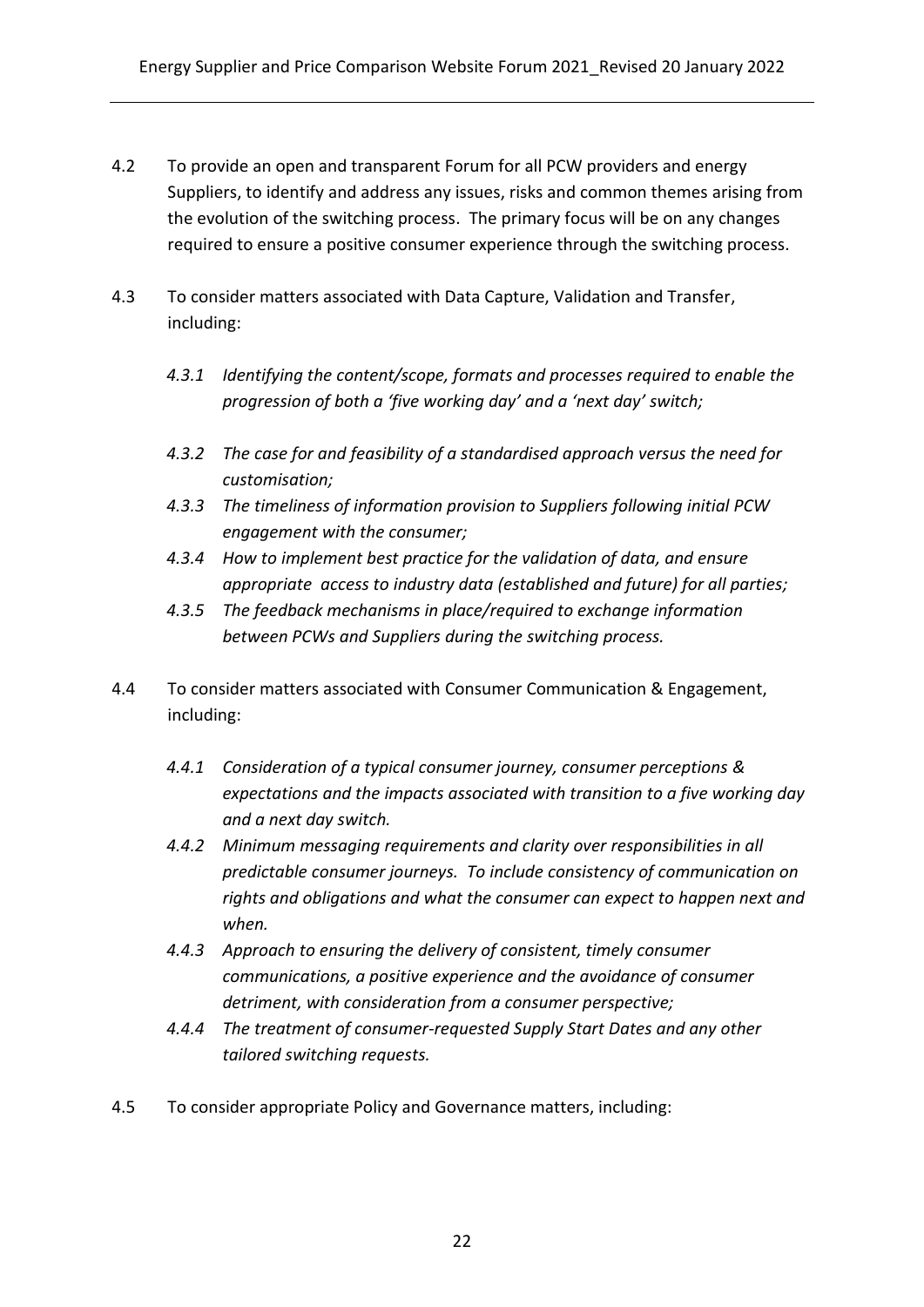- *4.5.1 Clarity between PCWs and energy Suppliers on Regulatory policies that are associated with key process elements of the faster switching process;*
- *4.5.2 Understanding compliance with Supply Licence conditions and the liability for compensation payments to consumers in accordance with the relevant Statutory Instruments;*
- *4.5.3 Clear and approved definitions for terms relating to the process, including the point within the switching process that 'the clock starts ticking' on identified legislative requirements and obligations;*
- *4.5.4 Any implications to the scope of the existing Confidence Code and Energy Switch Guarantee arrangements;*
- *4.5.5 The governance arrangements required to oversee and maintain any outputs from the work of this Forum;*
- *4.5.6 Impacts associated with programme transition activities, from existing to new arrangements;*
- *4.5.7 Being cognisant of progress of any appropriate elements within the Energy White Paper 'Powering our Net Zero Future' activity.*
- 4.6 To consider any impacts to vulnerable consumers or those which are on the Priority Services Register.
- 4.7 To address the questions detailed within the Appendix, along with any other relevant issues or questions as they arise.
- 4.8 To promote wide engagement from PCWs and Suppliers to ensure that there is a broad representation of PCW provider and energy Supplier organisations who operate in the domestic market, alongside any other relevant parties, to ensure that different perspectives are considered when discussing and progressing ideas and solutions.
- 4.9 The Chair will ensure the maintenance of a work plan and meeting schedule.
- 4.10 The Chair will maintain and manage a log of all Risks & Issues identified by the Forum and escalate these as necessary to the RECCo Board and/or switching programme Delivery Group.
- 4.11 The Chair will provide monthly progress reports to the Retail Energy Code (RECCo) Board and the switching programme Delivery Group.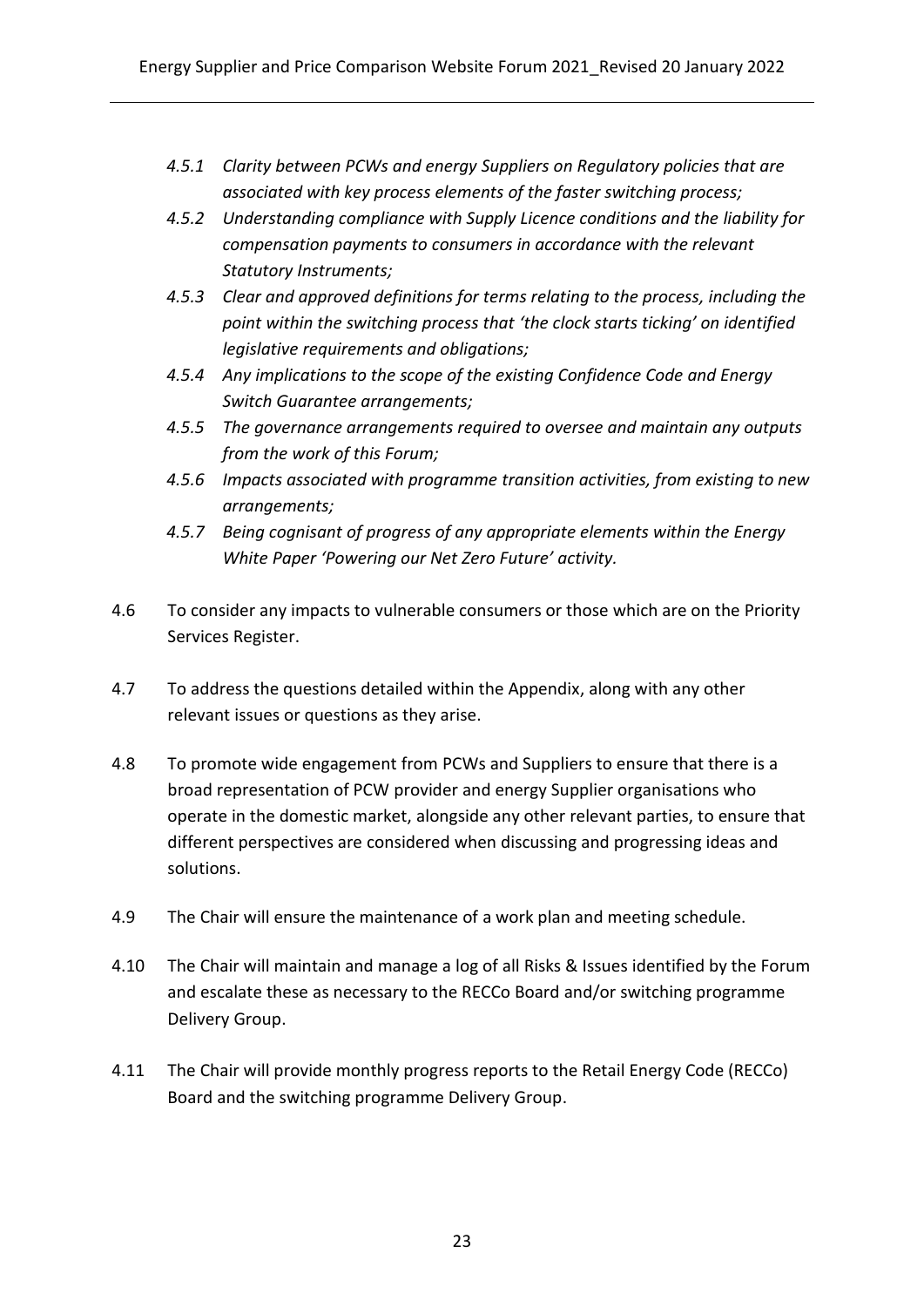4.12 At an appropriate point, the Chair will ensure that considerations and outputs from the Forum are presented to and cross-checked with Suppliers that operate in the Non-Domestic sector.

#### **5 Ways of Working**

- 5.1 The Forum will progress activity in accordance with its work plan, which will include a structure of main Forum meetings and separate Working Group meetings.
- 5.2 All meetings will be chaired and facilitated independently by resources appointed by the RECCo Board.
- 5.3 All meetings will be undertaken virtually, utilising appropriate, established videoconferencing tools.
- 5.4 Meeting attendance will be open to all PCWs and Licenced Suppliers that operate in the domestic market. The Chair may agree to the attendance of other non-PCW or non-Supplier parties on a case by case basis.
- 5.5 The main Forum will meet once a month or as deemed necessary by the Chair in consultation with members.
- 5.6 Working Group meetings will initially take place on a monthly basis and their frequency will remain under constant review by the Chair, who will determine requirements by the assessment of activity and progress against the Terms of Reference.
- 5.7 The Forum will work in association with other Retail Energy Code & Switching Programme entities and/or groups as required to manage the following areas:
	- *Identifying where a decision, issue or risk has implications for matters that are within the scope of any other group, and;*
	- *Where required, alerting another relevant group to the decision/issue/risk and agreeing with the Chair of the relevant group how the matter should be progressed.*
- 5.8 The Chair and meeting secretariat will seek to: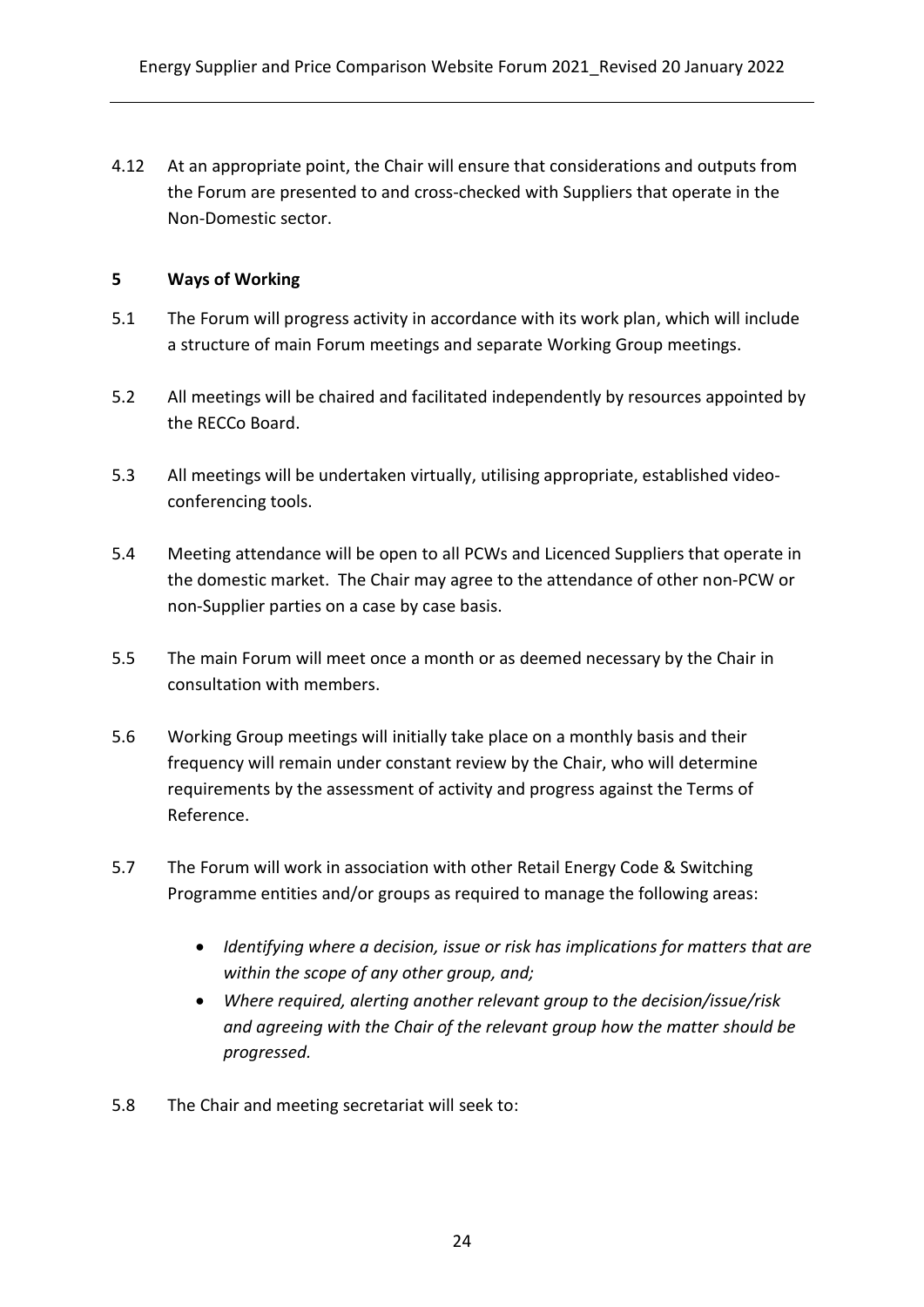- *Prepare and distribute an Agenda five working days in advance of any meeting;*
- *Prepare and distribute any content or supporting papers two working days in advance of any meeting;*
- *Capture and publish a summary of all meetings, including any agreed actions and decisions within five working days of the meeting;*
- *Provide regular progress reports to the Retail Energy Code Board, and;*
- *Provide any required information updates to other relevant parties as required.*

#### **6 Rules of Participation**

6.1 It is the individual responsibility of all members of the group to ensure compliance with competition law while participating within this group.

#### **7 Out of Scope**

- 7.1 The focus of the Forum will concentrate on the domestic market sector and only CoS events and processes that occur within this market sector. Therefore, any matters pertaining to CoS events within any other part of the energy market will be out of scope.
- 7.2 Any individual arrangements or agreements, commercial or otherwise, that exist or may be required between PCWs and Suppliers, or any other parties.
- 7.3 Progression of issues or topic areas that might also have relevance to other parts of the market, although these will be appropriately captured and highlighted to other relevant parties as required.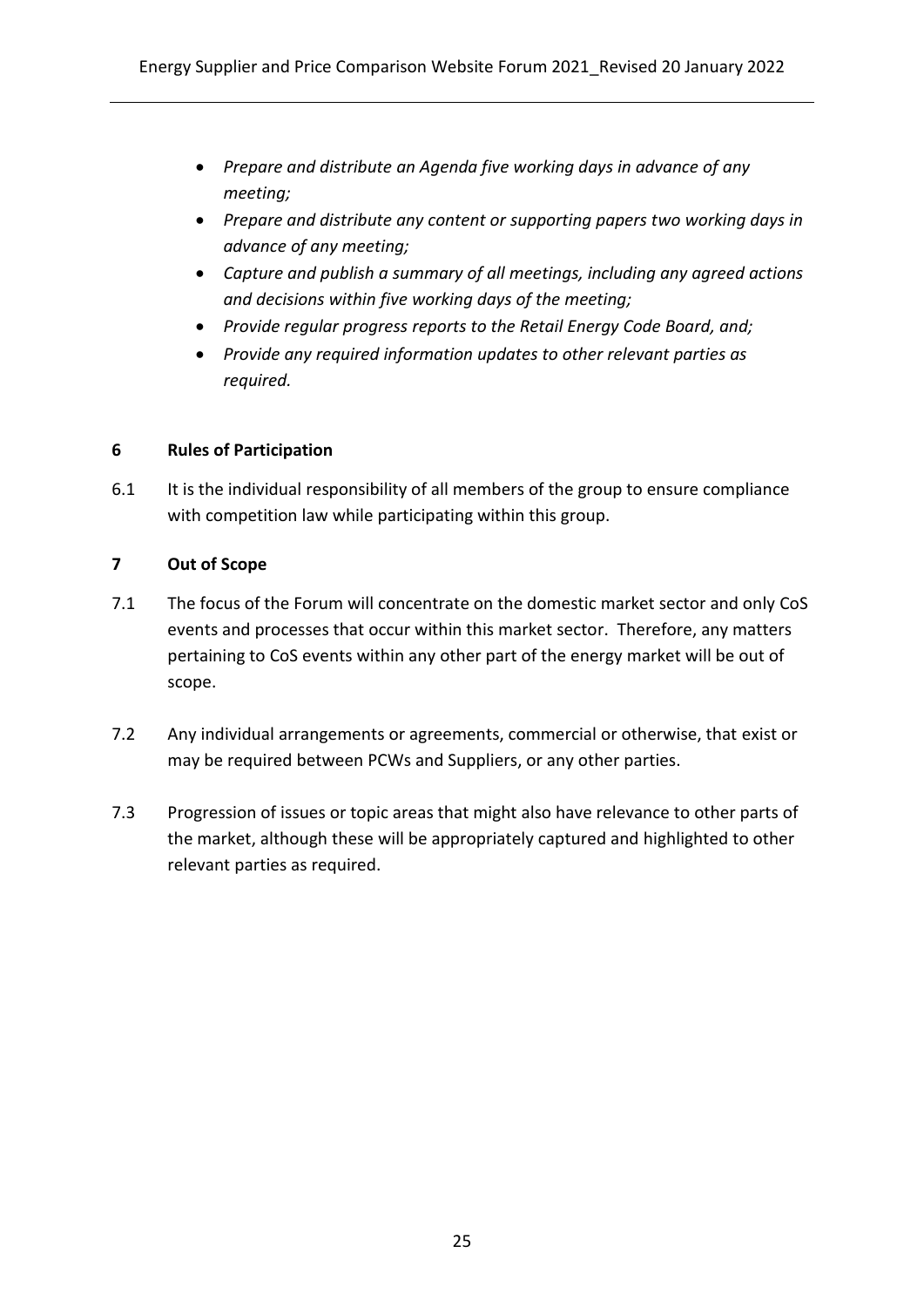#### **Appendix (Terms of Reference)**

#### **Data Capture, Validation and Transfer**

- How are Suppliers assured of the accuracy and timeliness of data provided by PCWs? How do we achieve more consistent delivery?
- What information, in addition to tariff information, is required from Suppliers that PCWs should pass on to consumers during the first interaction?
- How can PCWs facilitate the capture of opening reads?
- What can be done to ensure that the current meter type is validated and provided to Suppliers?
- How can PCWs capture and pass on consumer specific data, (e.g., priority services register)?
- What validation activity do Suppliers require PCWs to carry out?
- How will PCWs and Suppliers use industry-available data to give the consumer a smooth sale journey?
- Can PCWs have access to industry data (ECOES and DES) to validate consumer-provided data?
- How can we ensure that the new Retail Energy Location (REL) is consistently used for validation?
- What changes need to be made to current data transfer processes to enable the timely provision of information?
- Can batch file processes be amended to address timing concerns such as lack of processing at weekends? Is batch processing viable in the future?
- How do we address errors, rejections and erroneous transfer requests in a timely manner?
- How can we ensure that there are robust feedback loops in place between Suppliers & PCWs?
- Credit Vetting: What are the timing and treatment considerations associated with a next day switch?

#### **Consumer Communication and Engagement**

- How will PCWs make standstill periods, cool off periods and changes clear to consumers?
- How will a PCW know if there is a standstill period? What action would this trigger?
- How do PCWs communicate offers and the objection process to consumers?
- How will PCWs provide information to consumers about timelines for next steps in the switching process?
- How will future dated switches agreed with consumers be treated by PCWs and Suppliers?
- What are the implications of automated switching services?
- Who will own the relationship with the customer along the process, particularly when there are problems with the switch request, or the switch fails?
- What are the implications of OFAF (One Fail All Fail) switch requests?
- How will PCWs be aware of differing Supplier offerings at point of implementation, in terms of differing switch lengths?
- How do we ensure that customers are fully informed of process and timing expectations, but not over-promised or mis-informed?
- 26 How do we generally ensure consistent, accurate messaging to consumers?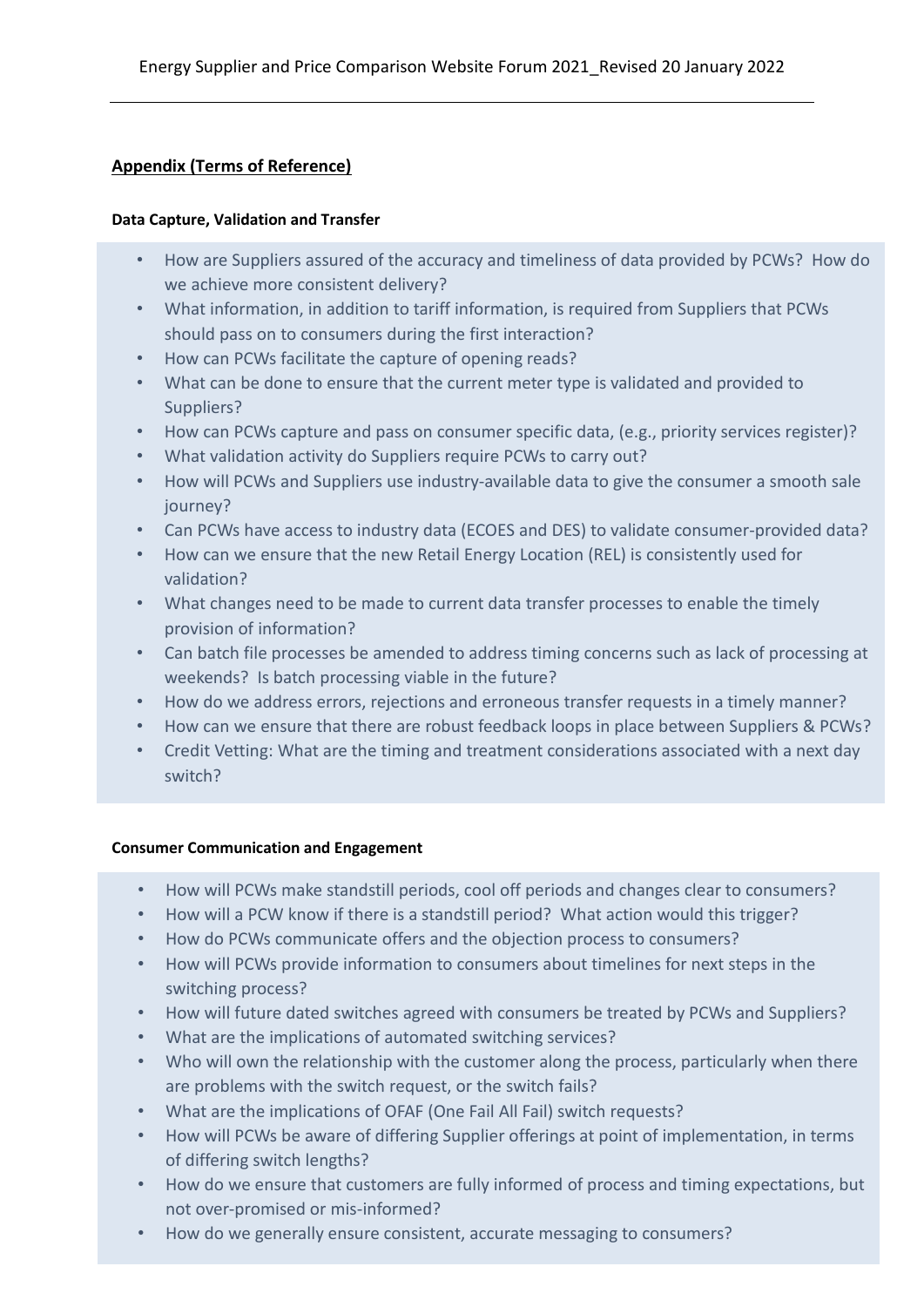#### **Policy and Governance considerations**

- How do obligations, consistent across all Suppliers, get applied to PCWs?
- What are the implications of cooling-off arrangements that will remain up to 2 weeks following a successful CoS event? When is a switch deemed to be successful?
- How will PCWs notify Suppliers of the 'clock' start for Suppliers when the switch is initiated through them, recognising that there could be different timings for different journeys?
- When does the 'clock start ticking' on a new switch request and how does this differ to the commencement of the cooling-off period?
- How can the structure of relationships between suppliers, PCWs and consumers be futureproofed against regulatory initiatives further down the line?
- Will there be a requirement to make changes to the Confidence Code?
- Are there any implications to the Energy Switch Guarantee arrangements?